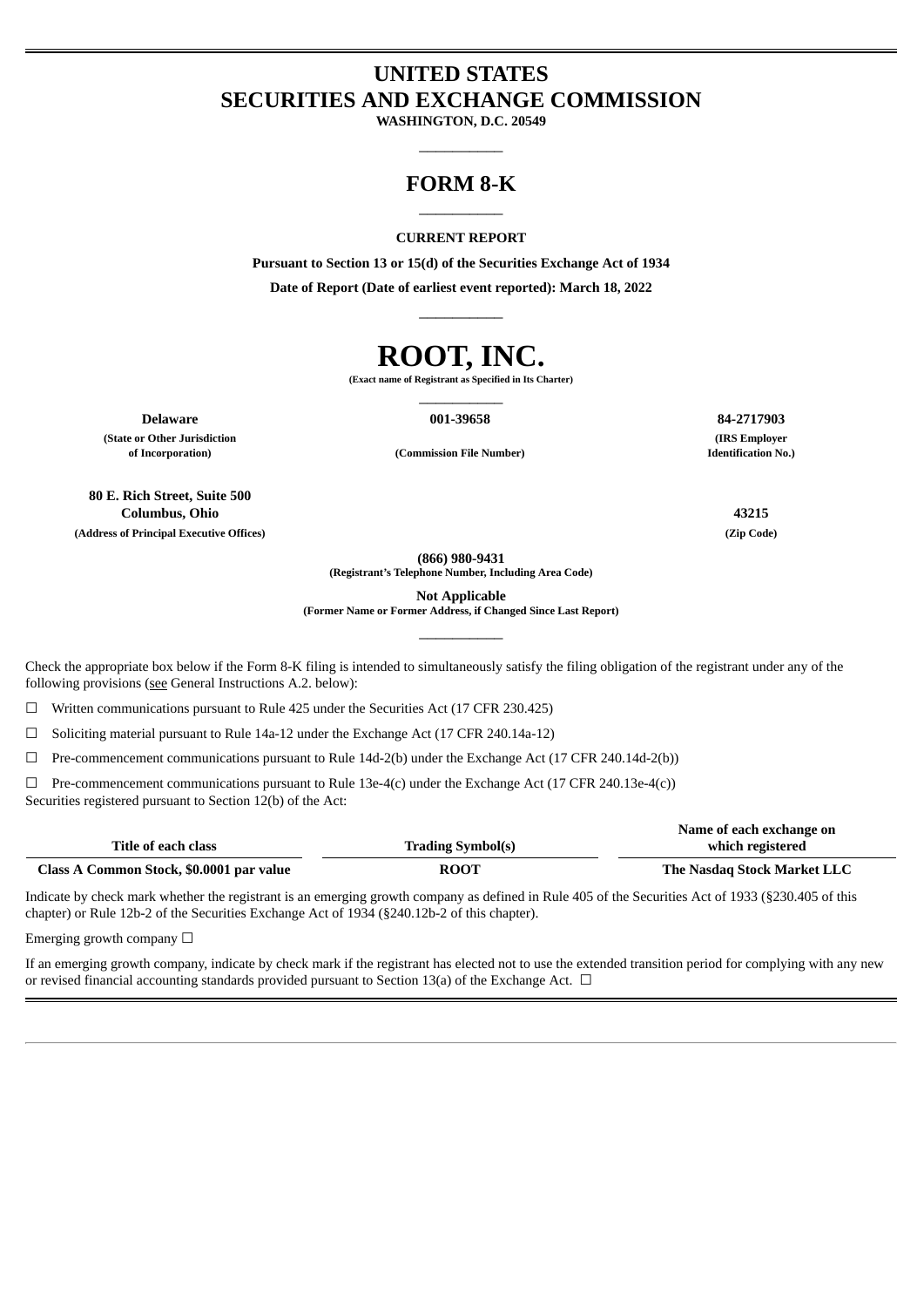#### **Item 5.02 Departure of Directors or Principal Officers; Election of Directors; Appointment of Principal Officers.**

On March 22, 2022, Root, Inc. (the "Company") announced the appointment of Robert Bateman to serve as its Chief Financial Officer effective April 11, 2022. In this capacity, Mr. Bateman will be the Company's principal financial officer.

Mr. Bateman, 55, has served as President and Chief Financial Officer of Ategrity Specialty Insurance Company, an excess and surplus lines carrier, since September 2020. Prior to that, Mr. Bateman served as Chief Financial Officer and Treasurer of Amerisure Insurance Company, a commercial lines carrier, from April 2019 until November 2019; Executive Vice President and Chief Financial Officer of Infinity Property & Casualty Corporation, a specialty auto carrier, from October 2015 until March 2019; and other financial positions in the insurance industry prior to that.

In connection with Mr. Bateman's appointment as the Company's Chief Financial Officer, the Company and Mr. Bateman entered into an executive employment agreement, effective as of April 11, 2022 (the "Employment Agreement"). The Employment Agreement provides that Mr. Bateman will receive an annual base salary of \$500,000 and he will be eligible to participate in the Company's annual incentive program with a target bonus opportunity equal to 100% of his base salary. His actual bonus will be based on performance relative to the performance goals established under the annual incentive program with a minimum bonus of \$500,000 for 2022 to be paid in 2023. The Employment Agreement also provides that Mr. Bateman will receive a one-time grant of restricted stock units with a grant date value of \$1,200,000. This grant is being made under the Root, Inc. 2020 Equity Incentive Plan on April 11, 2022, and will vest in two substantially equal annual installments starting on the first anniversary of the grant date, subject to Mr. Bateman's continuous service with the Company through the applicable vesting dates. In addition, the Employment Agreement provides that Mr. Bateman's target long-term incentive grant value for 2023 will be \$1,800,000. In addition, pursuant to the Employment Agreement, Mr. Bateman will be eligible for severance benefits upon an involuntary termination and accelerated vesting of equity in certain circumstances. The foregoing description of the Employment Agreement is qualified by reference to the full text of the Employment Agreement, a copy of which is filed as Exhibit 10.1 to this Current Report on Form 8-K and incorporated by reference herein.

Mr. Bateman will be eligible to participate in the Company's other benefit plans and programs such as health and life insurance, income protection in a circumstance of long-term or short-term disability and 401(k) retirement plan, descriptions of which are included in the Company's Definitive Proxy Statement for the 2021 Annual Meeting of Stockholders, filed on Schedule 14A with the Securities and Exchange Commission on April 29, 2021.

Other than with respect to the matters described above, there are no arrangements or understandings between Mr. Bateman and any other persons pursuant to which Mr. Bateman was appointed the Company's Chief Financial Officer. There are also no family relationships between Mr. Bateman and any director or executive officer of the Company and Mr. Bateman has no direct or indirect interest in any transaction or proposed transaction required to be disclosed pursuant to Item 404(a) of Regulation S-K.

Mr. Bateman will succeed Daniel Rosenthal, who the Company previously announced was appointed Chief Revenue and Operating Officer, as Chief Financial Officer and the Company's principal financial officer.

#### **Item 8.01 Other Events.**

A copy of the press release announcing certain of the matters described under Item 5.02 of this Current Report on Form 8-K is filed herewith as Exhibit 99.1 and is incorporated by reference in this Item 8.01.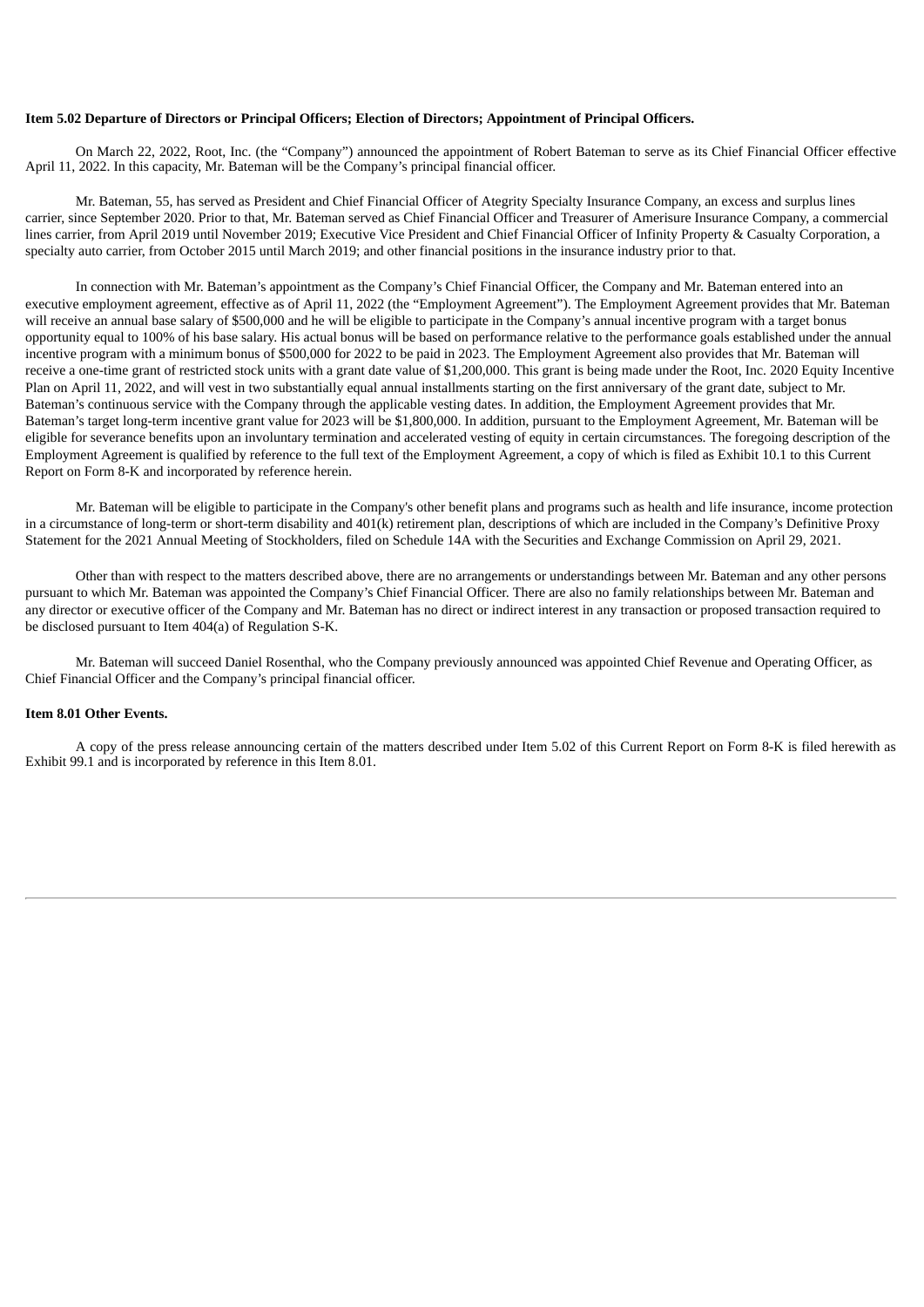# **Item 9.01 Financial Statements and Exhibits.**

(d) Exhibits

| Exhibit No. | Description                                                                    |
|-------------|--------------------------------------------------------------------------------|
| 10.1        | <b>Executive Employment Agreement</b>                                          |
| 99.1        | Press Release dated March 22, 2022                                             |
| 104         | The cover page from this Current Report on Form 8-K, formatted in Inline XBRL. |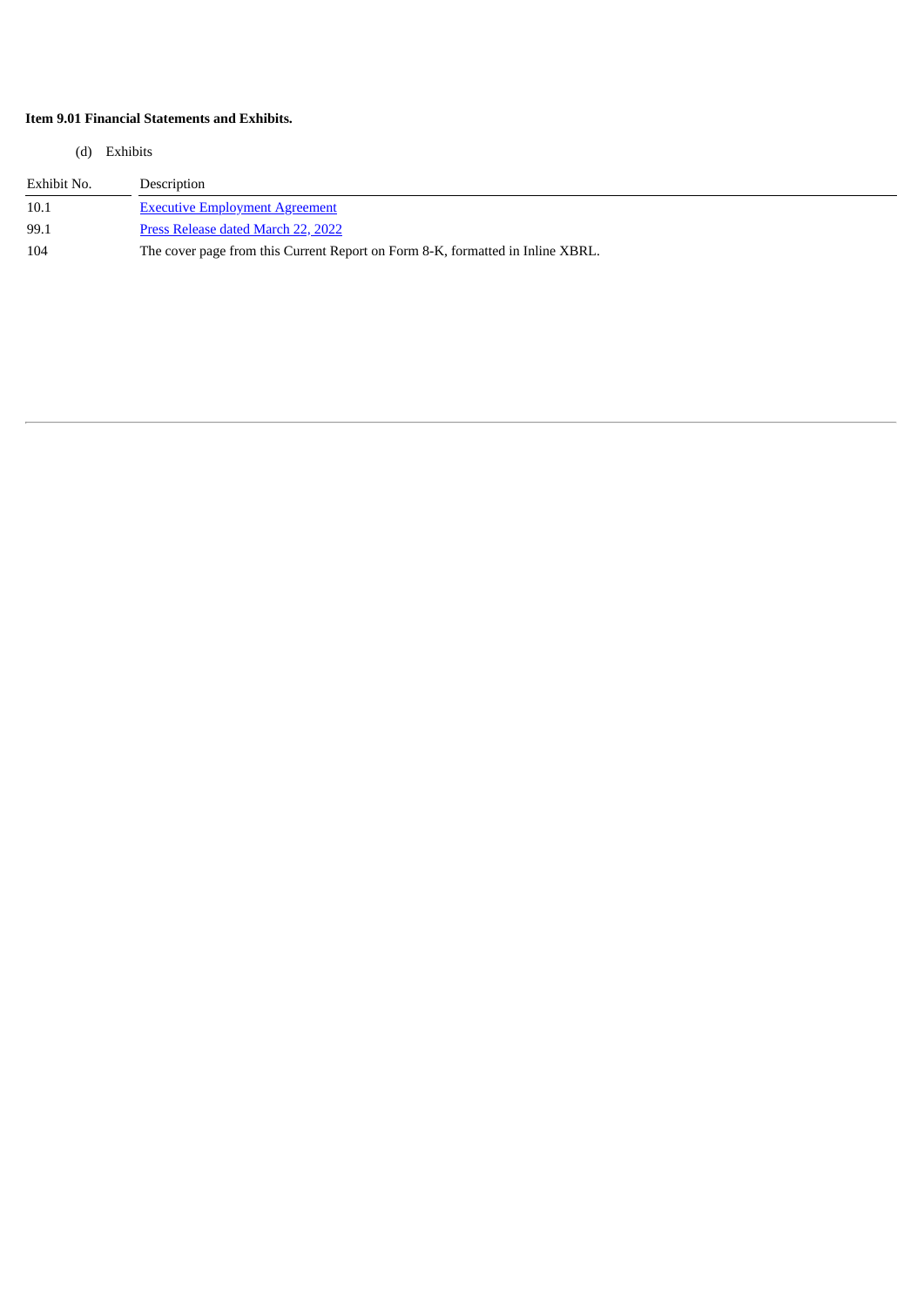#### **SIGNATURES**

Pursuant to the requirements of the Securities Exchange Act of 1934, as amended, the Registrant has duly caused this report to be signed on its behalf by the undersigned hereunto duly authorized.

# **ROOT, INC.**

Dated: March 23, 2022

By: /s/ Alexander Timm

Alexander Timm Chief Executive Officer and Director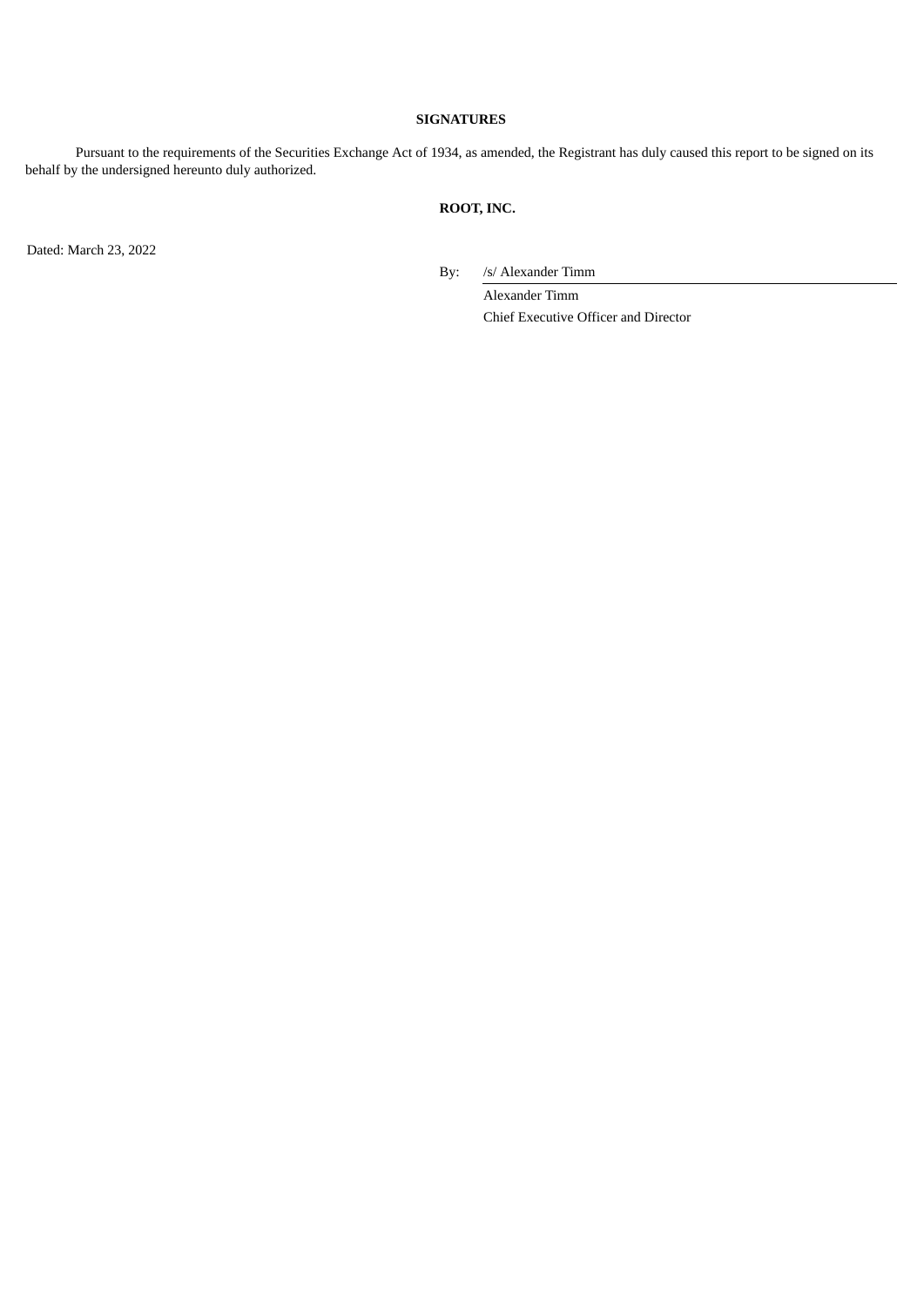## **EXECUTIVE EMPLOYMENT AGREEMENT**

<span id="page-4-0"></span>THIS EXECUTIVE EMPLOYMENT AGREEMENT (this "**Agreement**") is made as of April 11, 2022, (the "**Effective Date**"), between Caret Holdings, Inc, a Delaware corporation (and collectively with its parents, subsidiaries, and other corporate affiliates, and its or their successors or assigns (the "**Company**"), and Robert Bateman ("**Executive**"). The Company and Executive are each referred to as a "**Party**" and collectively as the "**Parties**".

WHEREAS, the Company wishes to offer continued employment to the Executive, and the Executive wishes to accept such offer, on the terms and conditions set forth below;

NOW, THEREFORE, in consideration of the mutual covenants contained herein and other good and valuable consideration, the receipt and sufficiency of which are hereby acknowledged, the parties hereto agree as follows:

**1. Term of Employment.** The Company shall employ Executive, and Executive hereby accepts employment with the Company, upon the terms and conditions set forth in this Agreement for the period commencing as of the Effective Date, and continuing on each anniversary of the Effective Date, unless terminated earlier in accordance with Section 4 hereof (the "**Employment Period**").

#### **2. Position and Duties**.

(a) Position. During the Employment Period, the Executive shall serve as the Chief Financial Officer.

(b) Duties. Executive shall have the normal duties, responsibilities, functions and authority customarily associated with such position and such other duties and responsibilities as may be assigned from time to time to Executive by the Chief Executive Officer of the Company or such other person as the Chief Executive Officer may designate from time to time (the "**Supervisor**"). Executive shall report to the Supervisor, and Executive shall devote Executive's full-time energies and attention to the business and affairs of the Company. Executive shall perform Executive's duties, responsibilities and functions to the Company hereunder in a diligent, trustworthy, professional, ethical and efficient manner and shall comply with the policies and procedures of the Company and its Affiliates and will cooperate fully with the Board of Directors of the Company (the "**Board**") in the advancement of the best interests of the Company. Notwithstanding, Executive may engage in charitable, civic, fraternal and trade association activities that do not interfere materially with Executive's obligations to the Company and comply with the Company's policies. Employees may serve on the boards of directors of other organizations so long as those other companies are not in direct competition with the Company and so long as the employees' service does not otherwise present a real or perceived conflict of interest as defined by the Company's policies. A real or perceived conflict of interest may arise if employees serve on the boards of more than one public company or if they serve on more than two boards in total.

#### **3. Compensation and Benefits**.

In exchange for services rendered by the Executive hereunder, the Company shall provide the following:

(a) Base Salary. During the Employment Period, Executive's base salary shall be five hundred thousand dollars (\$500,000.00) per annum, or such higher amount as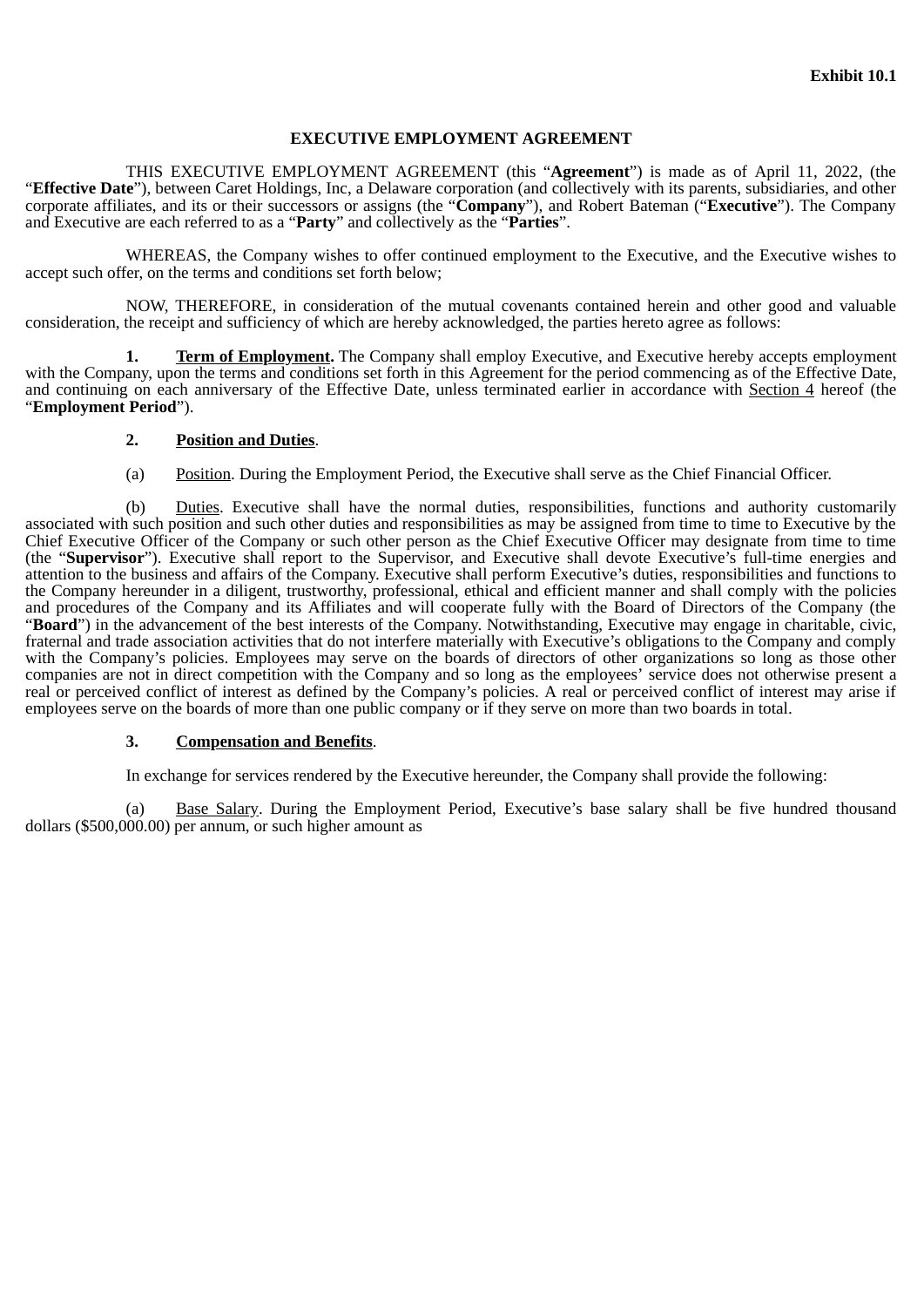determined by the Company in its discretion, as adjusted from time to time (the "**Base Salary**"), which salary shall be payable by the Company in regular installments in accordance with the Company's general payroll practices (in effect from time to time).

RSU Grants. Executive will be granted, subject to the approval of the Compensation Committee of Root, Inc. (the "**Compensation Committee**"), an initial on-hire RSU grant of one million, two hundred thousand (\$1,200,000) (the "**On-Hire Grant**"). Beginning in calendar year 2023, Executive is eligible to receive performance grants of one million, eight hundred thousand dollars (\$1,800,000) annually in RSUs (the "**Annual Grant**"), at the discretion of the Compensation Committee and subject to Executive meeting performance expectations for Executive's role. Any such grants shall be governed by the Root, Inc. 2020 Equity Incentive Plan (the "**Plan**"), as may be duly amended from time-to-time by the Root, Inc. Board of Directors. Subject to the foregoing, including Executive's Continuous Service (as defined in the Plan) as of each such date, the Annual Grant will vest on the following schedule: one-quarter on the first anniversary of the grant date and the remainder quarterly thereafter; and the On-Hire Grant will vest on the following schedule: one-half on the first anniversary of the grant date, and the remainder on the second anniversary of the grant date.

(c) Annual Performance Bonus. In addition to the Base Salary, Executive shall be eligible to receive an annual performance bonus of up to 100% of the Base Salary (the "**Annual Bonus**"). The actual amount of Annual Bonus, if any, shall be determined by the Company in its sole discretion, and shall be based, in part, on Executive's performance and the performance of the Company during the calendar year, as well as any other criteria the Company deems relevant. Any Annual Bonus awarded to the Executive shall be paid in accordance with the Company's policies and practices, as in effect from time to time, but in any event, no later than March 15<sup>th</sup> of the following calendar year. Executive must be employed on the day that the Annual Bonus, if any, is paid to be eligible to receive the bonus, unless a pro rata bonus is awarded in accordance with Section 4 below. Executive's minimum bonus for 2022 to be paid in 2023 will be five hundred thousand dollars (\$500,000).

(d) Double Trigger Change in Control. In the event that Executive's employment with Company is terminated by the Company or its successor or assigns without Cause (as defined below) or Executive resigns for Good Reason (as defined below) on account of or within one year from the date of the closing of a Change in Control (as defined below) (such period, the "**Double Trigger Period**"), the vesting and exercisability of each of the Executive's outstanding equity awards granted pursuant to the Plan shall be automatically vested in full.

(e) Benefits. The Executive shall be permitted during employment to participate in any group life, hospitalization or disability insurance plans, health programs, retirement plans, fringe benefit programs and similar benefits that may be available to other employees of the Company generally, on the same terms as such other employees, in each case to the extent that the Executive is eligible under the terms of such plans or programs, as may be changed from time to time by the Company or the relevant insurer or administrator.

(f) Paid Time Off. Executive shall be eligible for paid time off each year in accordance with the policies of the Company in effect, subject to the conditions as they may be established or changed from time to time by the Company's sole discretion.

(g) Business Expenses. Subject to Section  $18(d)$ , the Company shall reimburse Executive for all reasonable business expenses incurred by Executive in the course of performing Executive's duties and responsibilities under this Agreement, so long as Executive's business expenses are consistent with the Company's policies in effect from time to time with respect to travel, entertainment and other business expenses, subject to the Company's requirements with respect to reporting and documentation of such expenses.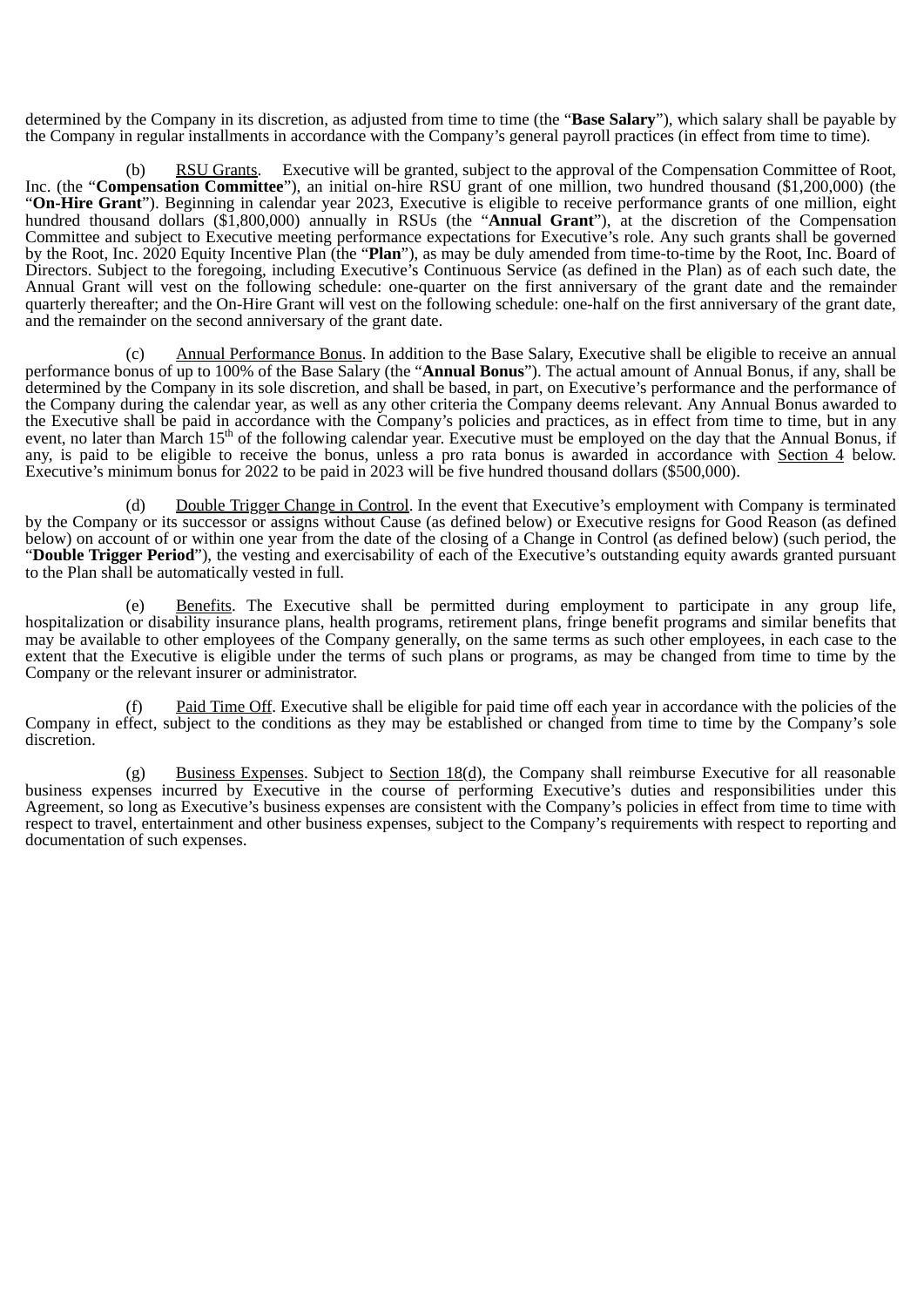# **4. Termination of Employment During the Employment Period**.

(a) Termination. During the Employment Period, this Agreement and the employment of Executive by the Company may be terminated at any time as follows:

- (i) By mutual written agreement of the Parties;
- (ii) By the Company if Executive dies or becomes Disabled;
- (iii) By the Company for Cause immediately upon notice;
- (iv) By the Company without Cause upon thirty (30) days' written notice;
- (v) By Executive for Good Reason; or

(vi) By Executive, voluntarily, at any time; provided that Executive agrees to give the Company not less than thirty (30) days written notice of Executive's resignation unless such notice period is waived by the Company.

(b) Termination Payments.

(i) Termination for Cause and upon Executive's Resignation. If Executive's employment hereunder is terminated during the Employment Period pursuant to Sections  $\frac{4(a)(iii)}{c}$  or (vi), Executive shall be entitled to payment of:

- (A) Executive's accrued but unpaid Base Salary through the date of termination; and
- (B) any properly documented reimbursable expenses owed to Executive (clauses (A) and (B) of this Section 4(b)(i), collectively, the "**Accrued Obligations**").

(ii) Termination upon Death or Disability. If Executive's employment hereunder and the Employment are terminated during the Employment Period pursuant to Section  $4(a)(ii)$ , Executive, or his estate if applicable, shall be entitled to payment of:

- (A) Accrued Obligations;
- (B) an amount equal to the portion of the Annual Bonus, if any, to be awarded to Executive pursuant to Section  $3(c)$  from the period beginning on January 1st of the year in which Executive's employment with the Company is terminated, through the date of such termination on a pro rata basis.

(iii) Termination by Mutual Agreement, by the Company without Cause or by Executive for Good Reason. If Executive's employment hereunder and the Employment Period are terminated during the Employment Period pursuant to Sections  $4(a)(i)$ , (iv) or (v), Executive shall be entitled to the following:

(A) payment of Accrued Obligations;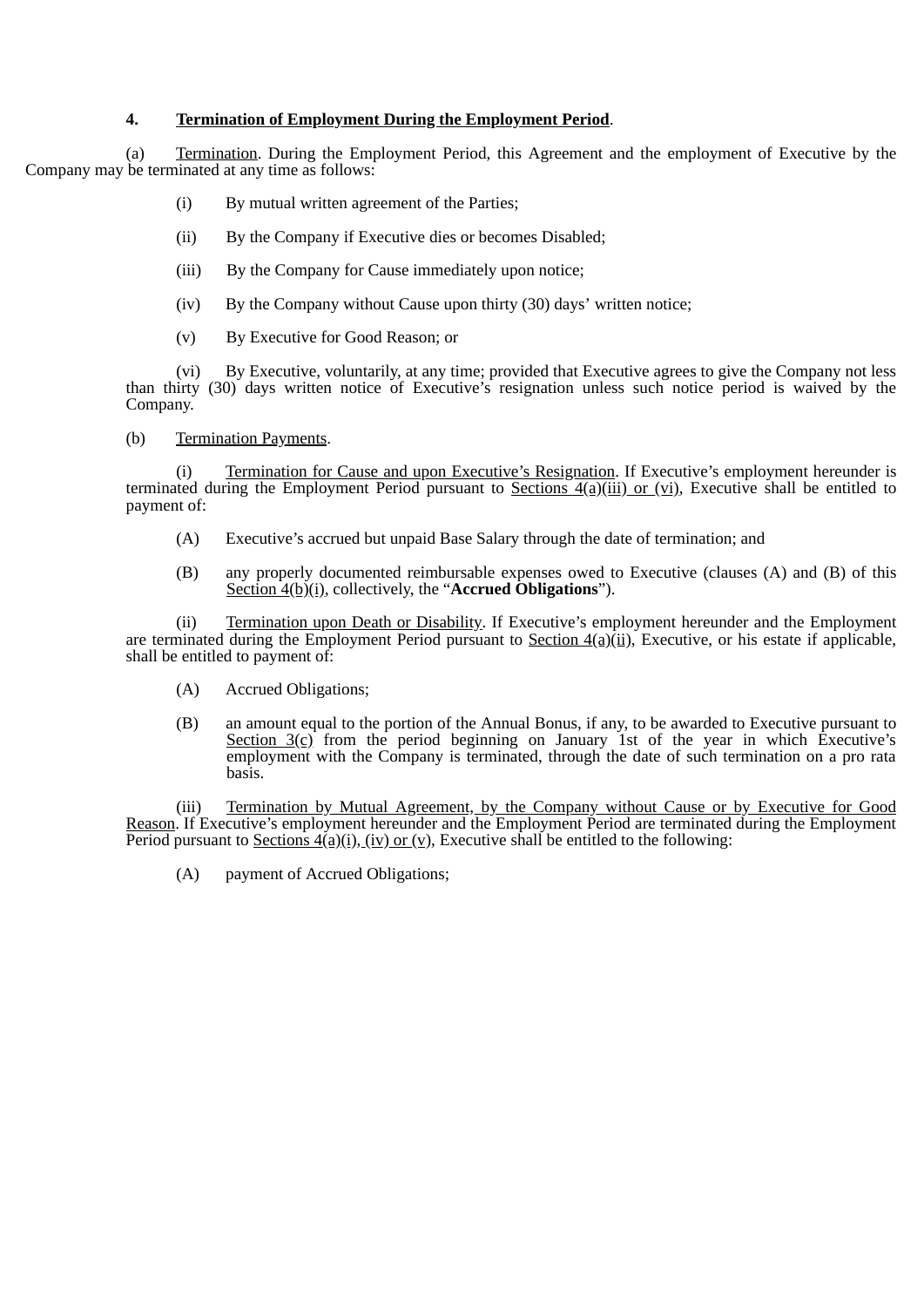- (B) an amount equal to twelve (12) months of Executive's per annum Base Salary as of the date of termination (the "**Severance**");
- (C) an amount equal to the portion of the Annual Bonus, if any, to be awarded to Executive pursuant to Section  $3(c)$  from the period beginning on January 1st of the year in which Executive's employment with the Company is terminated, through the date of such termination on a pro rata basis;
- (D) if Executive timely elects continued coverage under COBRA for Executive and Executive's covered dependents under the Company's group health plans following such termination or resignation of employment, then the Company shall (in the Company's discretion) pay directly or reimburse Executive for the payment of the COBRA premiums necessary to continue Executive's health insurance coverage in effect for Executive and Executive's eligible dependents on the Separation from Service date until the earliest of (A) the 12-month period following the termination of Executive's employment, (B) the expiration of Executive's eligibility for the continuation coverage under COBRA, or (C) the date when Executive becomes eligible for substantially equivalent health insurance coverage in connection with new employment or self-employment (such period from the termination date through the earliest of  $(A)$  through  $(C)$ , the "COBRA Payment Period"). Notwithstanding the foregoing, if the Company determines, in its sole discretion, that the payment of the COBRA premiums could result in a violation of the nondiscrimination rules of Section 105(h)(2) of Section 409A of the Internal Revenue Code (the "Code") or any statute or regulation of similar effect (including but not limited to the 2010 Patient Protection and Affordable Care Act, as amended by the 2010 Health Care and Education Reconciliation Act), then in lieu of providing the COBRA premiums, the Company, in its sole discretion, may elect to instead pay Executive on the first day of each month of the COBRA Payment Period, a fully taxable cash payment equal to the COBRA premiums for that month, subject to applicable tax withholdings (such amount, the "Special Severance Payment"), for the remainder of the COBRA Payment Period. Executive may, but is not obligated to, use such Special Severance Payment toward the cost of COBRA premiums. If Executive becomes eligible for coverage under another employer's group health plan or otherwise ceases to be eligible for COBRA during the period provided in this clause, Executive must immediately notify the Company of such event, and all payments and obligations under this clause shall cease; and
- (E) the Company shall accelerate the vesting of any then-unvested Company equity awards then held by Executive such that as of Executive's date of termination, Executive will be deemed vested in those equity awards that would have vested had Executive remained employed with the Company for an additional 12 months.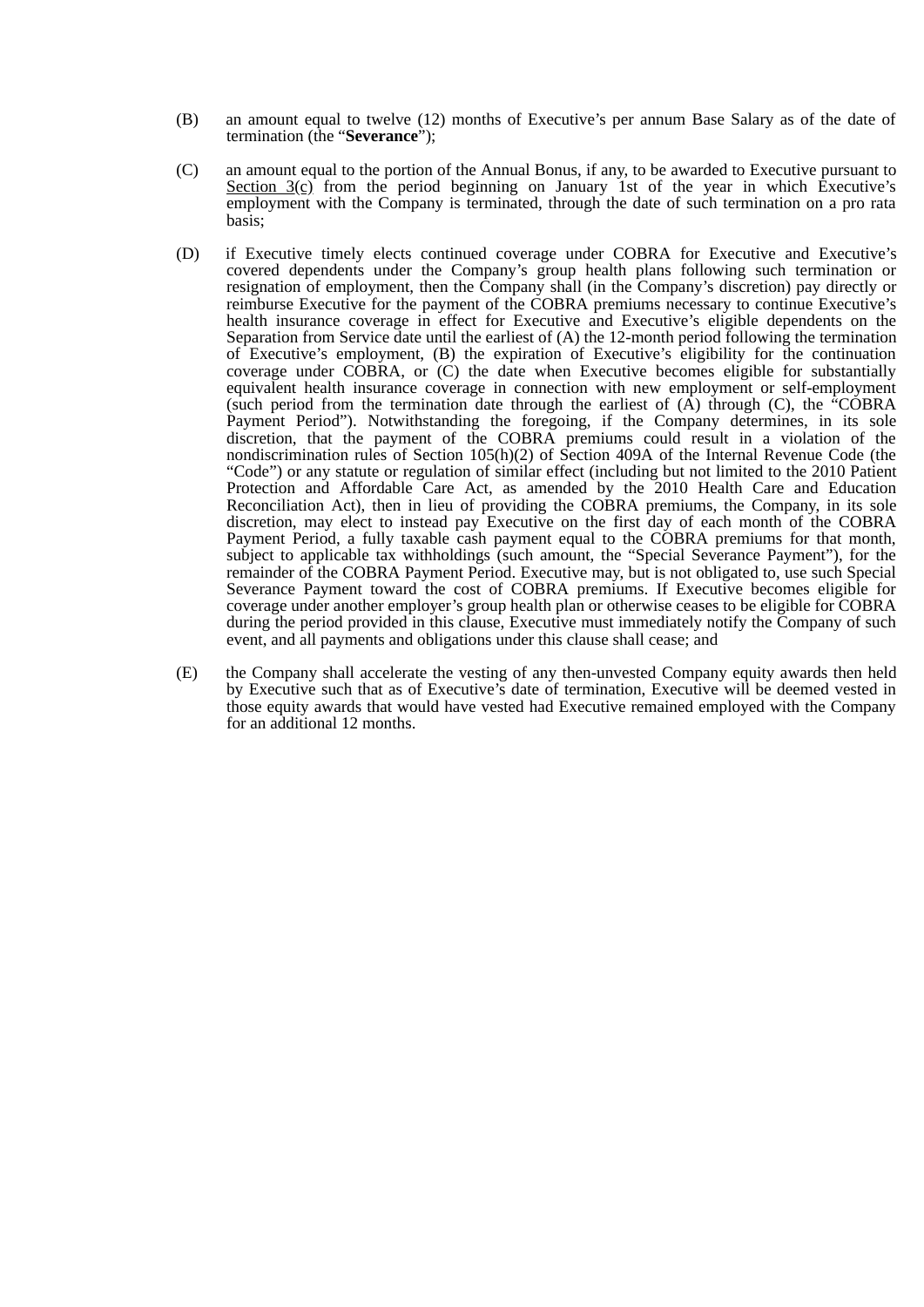The amounts described in clauses (B), (C) and (E) of this Section  $4(b)(iii)$  will be paid in a lump sum within sixty (60) days following the date of termination, provided that Executive (or, in the event of Executive's death, Executive's estate) has executed and delivered to the Company not later than thirty (30) calendar days following the date of termination a waiver and release of claims in the form provided by the Company to Executive (or, in the event of Executive's death, Executive's estate) after Executive's termination (the "General Release") and the latest date on which the General Release is subject to revocation has expired. The Accrued Obligations shall be paid no later than as required by law or within thirty (30) days following the date of termination, whichever occurs earlier. As to any amount described in clause (B) or (C) or  $(E)$  of this Section  $4(b)(iii)$  that constitutes "nonqualified deferred compensation" within the meaning of Code Section 409A and the regulations and guidance promulgated thereunder (collectively, "**Section 409A**"), if the sixty (60) day period begins in one calendar year and ends in a second (2nd) calendar year, payment shall always be paid in the second (2nd) calendar year. All payments of amounts described in clauses (B), (C) and (E) of this Section 4(b)(iii) are subject to clawback by the Company in the event of any knowing breach by Executive of the provisions of Sections 5, 6, 7, 8, 20 or 21 hereof. Such clawback shall apply to payments that would have been made to Executive after the date of a proven breach had payments been made monthly rather than in a lump sum.

(c) Limitation on Payments Hereunder. Except as otherwise expressly provided herein, Executive shall not be entitled to any other salary, bonuses, employee benefits, or compensation from the Company, its Affiliates, or Subsidiaries after the termination of the Employment Period, and all of Executive's rights to salary, bonuses, employee benefits, and other compensation hereunder which would have accrued or become payable after the termination of the Employment Period (other than vested retirement benefits accrued on or prior to the termination of the Employment Period or other amounts owing hereunder as of the date of such termination that have not yet been paid) shall cease upon such termination, other than those expressly required under applicable law (including the those under Title I, Part VI, of the Employee Retirement Income Security Act of 1974, as amended, and Section 4980B of the Code).

(d) Offsets. The Company may offset any amounts Executive owes to Company or any of its Affiliates or Subsidiaries against any amounts the Company owes Executive hereunder, to the extent permitted by Section 409A.

(e) Notice Period. During the period following delivery of notice of the Executive's termination, whether voluntarily by the Executive or by the Company without Cause pursuant to Section 4(a), and prior to the effective date of the Executive's termination, the Company may, in its sole discretion: (i) require the Executive to perform only such duties as it may allocate to the Executive; (ii) require the Executive not to perform any of the Executive's duties; (iii) to the extent practical given the Company's requirements under subsection (i) above, require the Executive not to have any contact with employees, clients or vendors of the Company as the Company shall determine; and (iv) exclude the Executive from the Company premises.

(f) Payment in Lieu of Notice. The Company may, at its absolute discretion, when terminating the Executive's employment without Cause pursuant to Sections  $4(a)(iv)$ , elect to notify the Executive in writing that it is exercising its right to dismiss the Executive with immediate effect and that it will be making a payment to the Executive in lieu of notice. The Company's payment in lieu of notice shall be equivalent to the Base Salary which would have been payable or have accrued during the Executive's notice period.

(g) Resignation Upon Termination. Upon termination of the Executive's employment for any reason, the Executive agrees and covenants that the Executive shall immediately tender a resignation to the Company for any position held by the Executive as an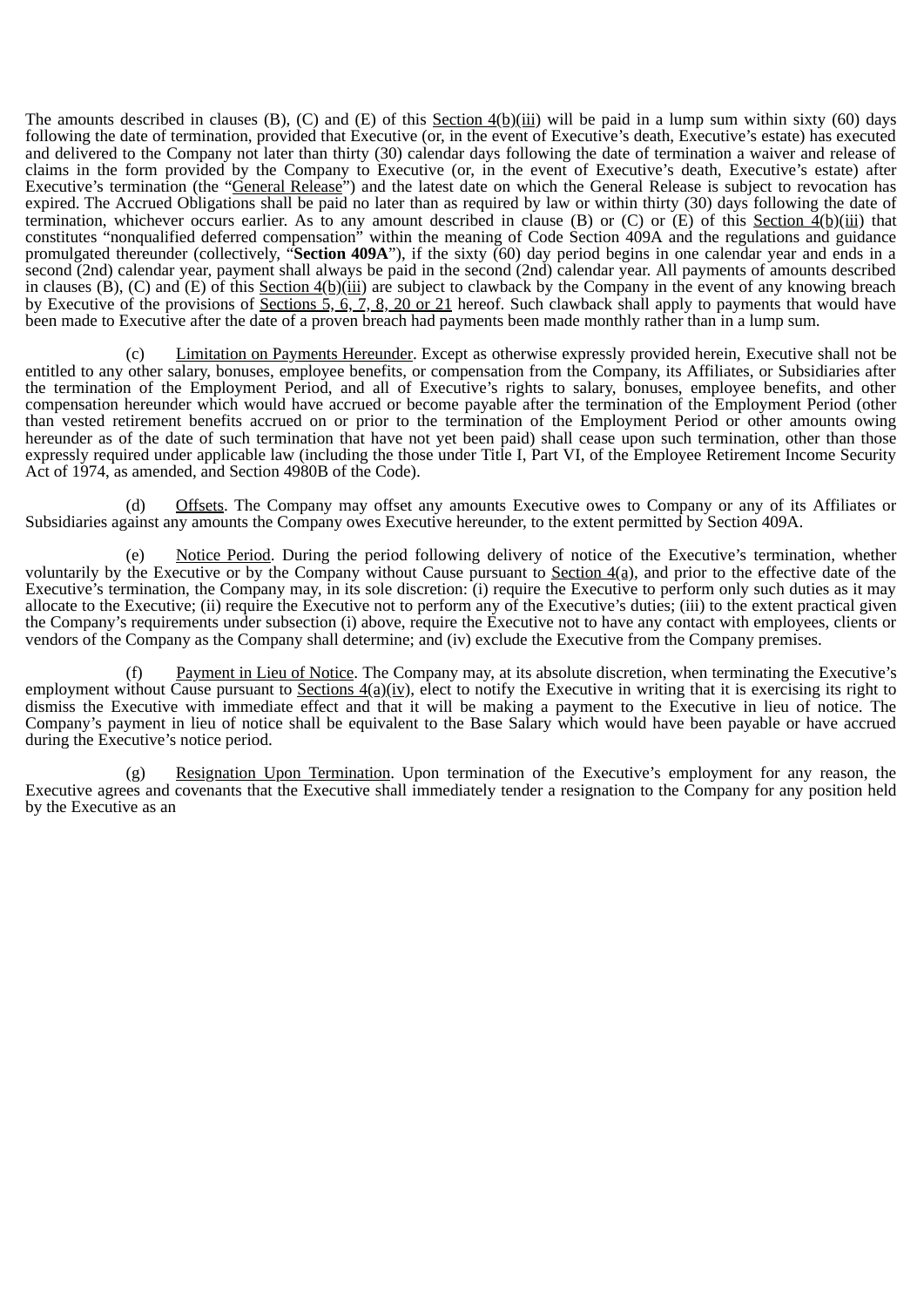officer of Root, Inc. or any of its Subsidiaries or Affiliates or as a member of the board of directors or any committee thereof of Root, Inc. or any of its Subsidiaries or Affiliates.

# **5. Proprietary Information and Trade Secrets**.

(a) Proprietary Information and Invention Agreement. Executive understands and acknowledges that during the course of employment by the Company, the Executive will have access to and learn about Proprietary Information and trade secrets ("Proprietary Information") as outlined and defined in Executive's Proprietary Information and Invention Agreement ("PII Agreement", incorporated throughout this Agreement). Executive agrees that upon termination of employment, Executive's obligations under the PII Agreement continue where applicable and that Executive must return all such Proprietary Information as outlined in the PII Agreement.

(b) Non-Use and Non-Disclosure. Executive agrees that during employment with the Company, Executive will not improperly use, disclose, or induce the Company to use, any proprietary information or trade secrets of any former or concurrent employer or other person or entity. Executive further agrees that Executive will not bring onto the premises of the Company or transfer onto the Company's technology systems any unpublished document, proprietary information or trade secrets belonging to any such employer, person or entity unless consented to in writing by both the Company and such employer, person or entity.

(c) Permitted Governmental Disclosures. The federal Defend Trade Secrets Act of 2016 immunizes employees against criminal and civil liability under federal or state trade secret laws – under certain circumstances – if Executive discloses a trade secret for the purpose of reporting a suspected violation of law. Pursuant to such Act, immunity is available if Executive discloses a trade secret in either of these two circumstances: (1) Executive discloses the trade secret (a) in confidence, (b) directly or indirectly to a government official (federal, state or local) or to a lawyer, (c) solely for the purpose of reporting or investigating a suspected violation of law; or (2) in a legal proceeding, Executive discloses the trade secret in the complaint or other documents filed in the case, so long as the document is filed "under seal" (meaning that it is not accessible to the public). Further, nothing in this Employment Agreement prohibits Executive from reporting possible violations of federal law or regulation to any governmental agency or entity, including but not limited to the Department of Justice, the Securities and Exchange Commission, Congress, and any federal Inspector General, or from making other disclosures that are protected under the whistleblower provisions of federal law or regulation. Executive does not need prior authorization to make any such reports or disclosures and is not required to notify the Company or the Board that he has made such reports or disclosures.

(d) Third Party Information. Executive understands that the Company will receive from third parties confidential or proprietary information ("**Third Party Information**") subject to a duty on the Company's part to maintain the confidentiality of such information and to use it only for certain limited purposes. During the Employment Period and thereafter, and without in any way limiting the provisions of Section 5(a) above, Executive shall hold Third Party Information in the strictest confidence and will not disclose to anyone (other than personnel of the Company or its Subsidiaries and Affiliates who need to know such information in connection with their work for the Company or such Subsidiaries and Affiliates) or use, except in connection with Executive's work for the Company, Third Party Information unless expressly authorized by a member of the Board in writing.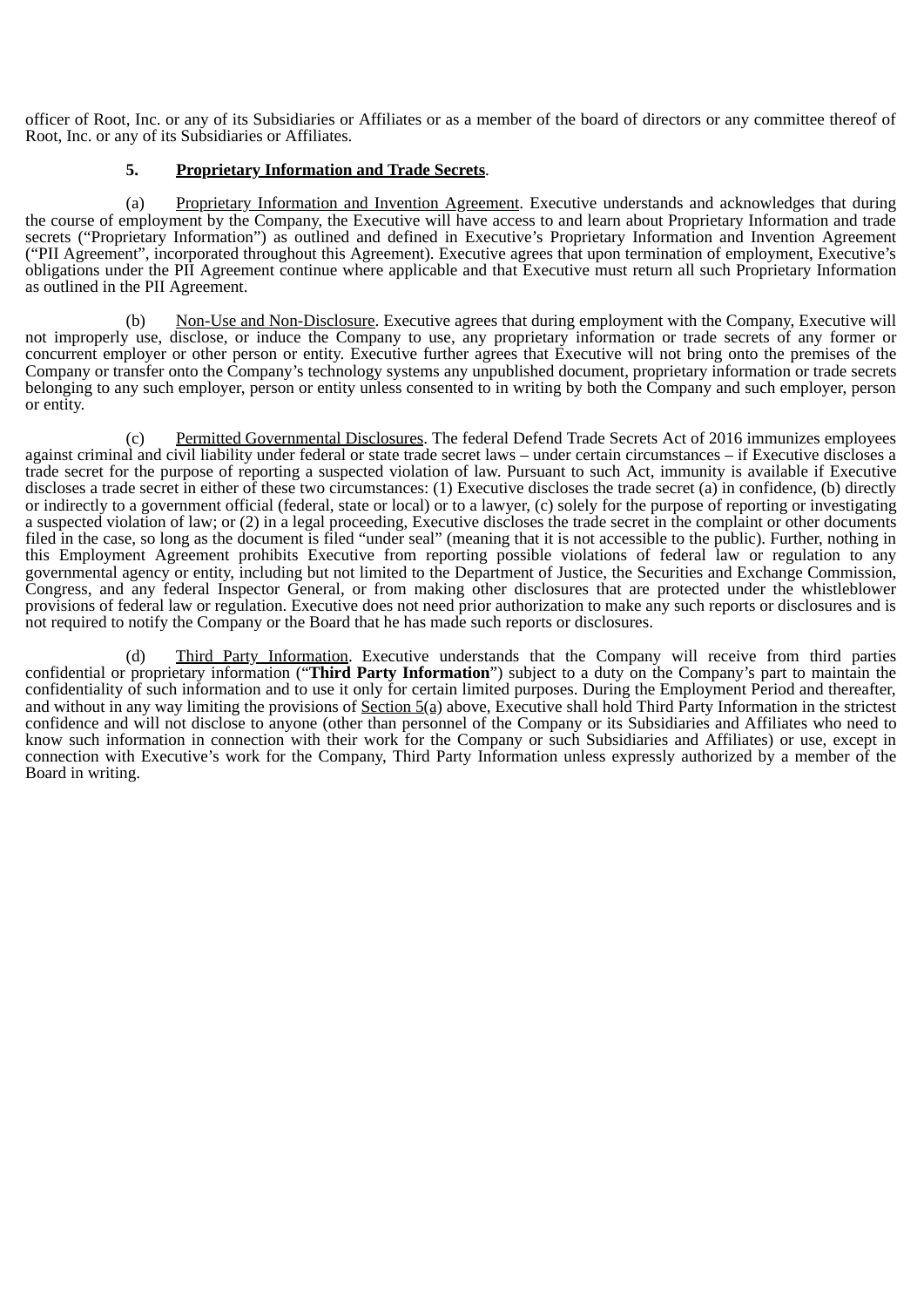### **6. Non-Compete; Non-Solicitation**.

(a) Non-Competition. In further consideration of the compensation to be paid to Executive hereunder, Executive acknowledges that during the course of Executive's employment with the Company and Affiliates he has and shall become familiar with the Company's and its Affiliates' corporate strategy, pricing, processes, and other market and financial information, know-how, trade secrets, and valuable customer, supplier, and employee relationships, and with other Proprietary Information and trade secrets contained herein and in Executive's PII Agreement concerning the Company and its Affiliates, and that Executive's services have been and shall be of special, unique, and extraordinary value to the Company and its Subsidiaries and Affiliates. Accordingly, Executive agrees not to engage in the Restricted Activities during Executive's employment with the Company and for 12 months after the termination of Executive's employment for any reason.

> Notwithstanding anything to the contrary in this Agreement, Executive may, directly or indirectly, own, solely as an investment, securities of any person or entity engaged in the business of the Company which are publicly traded on a national or regional stock exchange or on the over-the-counter market if Executive (i) is not a controlling person of, or a member of a group which controls, such person or entity and (ii) does not, directly or indirectly, own 5% or more of any class of securities of such person or entity.

> This Section does not, in any way, restrict or impede the Executive from exercising protected rights to the extent that such rights cannot be waived by agreement or from complying with any applicable law or regulation or a valid order of a court of competent jurisdiction or an authorized government agency, provided that such compliance does not exceed that required by the law, regulation, or order.

(b) Non-Solicitation of Employees. The Executive agrees and covenants not to directly or indirectly through another person (i) induce or attempt to induce any employee of the Company to leave the employ of the Company or in any way interfere with the relationship between the Company and any employee, contractor or consultant thereof, or (ii) knowingly hire any person who was an employee of the Company at any time during the twelve (12) months prior to the termination of employment. This obligation, however, shall not affect any responsibility Executive may have as an employee of the Company with respect to the bona fide hiring and firing of Company personnel.

(c) Non-solicitation of Current and/or Prospective Customers. The Executive agrees and covenants not to directly or indirectly through another person (i) induce or encourage any vendor, supplier, customer, or Prospective Customer of the Company to cease doing business with or reduce its business with the Company or in any way interfere with the relationship between the Company and such vendor, supplier, customer or Prospective Customer (including by making disparaging remarks about the Company) or (ii) provide to such customers or Prospective Customers products and/or services similar to or competitive with those offered by the Company.

(d) Reformation. If, at the time of enforcement of this Section 6, a court shall hold that the duration, scope, or area restrictions stated herein are unreasonable under circumstances then existing, the parties agree that the maximum duration, scope, or area reasonable under such circumstances shall be substituted for the stated duration, scope, or area and that the court shall be allowed to revise the restrictions contained herein to cover the maximum period, scope, and area permitted by law.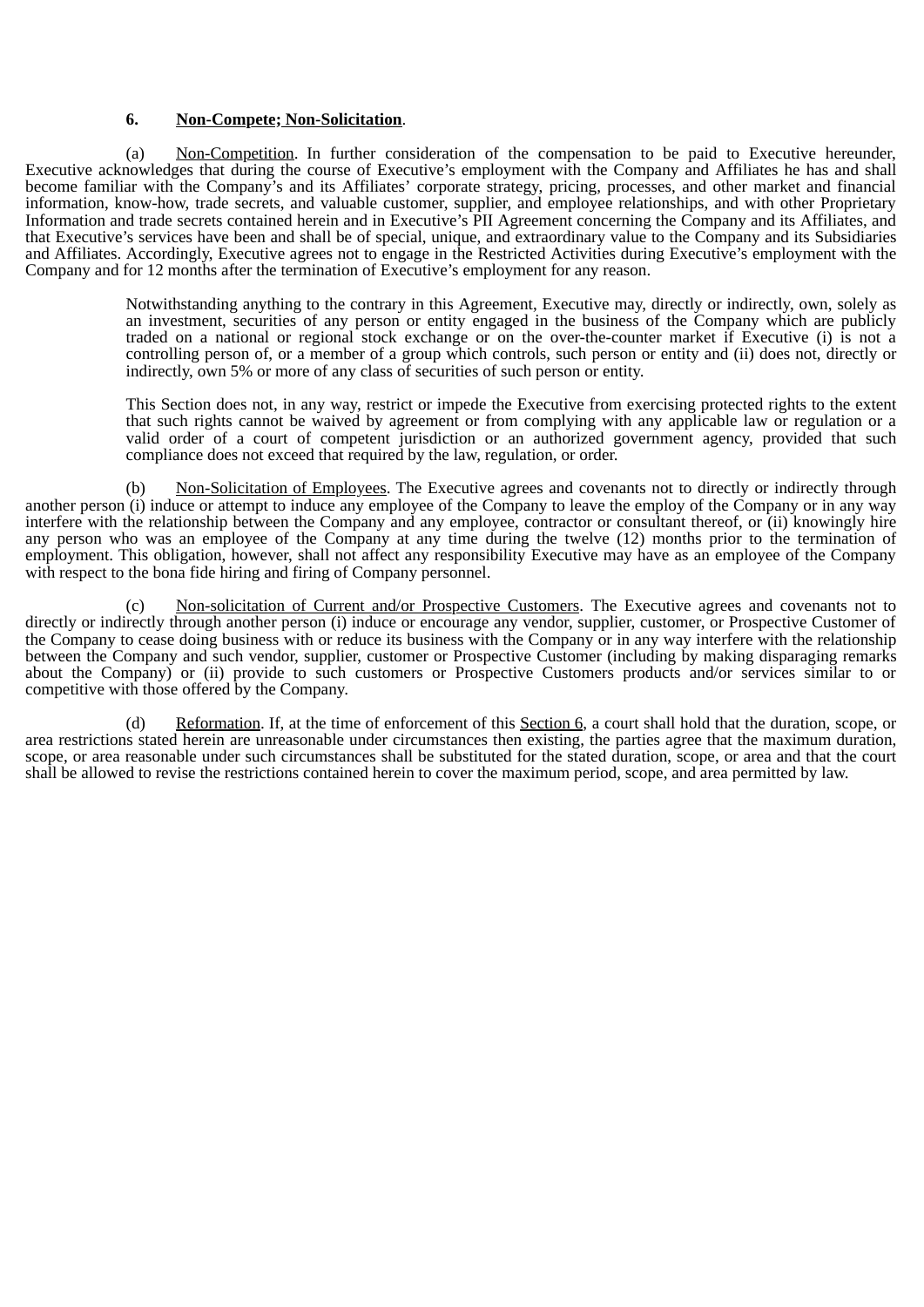(e) Executive's Acknowledgements. Executive acknowledges that Executive has carefully read this Agreement and has given careful consideration to the restraints imposed upon Executive by this Agreement, and is in full accord as to the necessity of such restraints for the reasonable and proper protection of the Proprietary Information, business strategies, employee and customer relationships, and goodwill of the Company and its Subsidiaries and Affiliates now existing or to be developed in the future. Executive expressly acknowledges and agrees that each and every restraint imposed by this Agreement is reasonable with respect to subject matter, time period, and geographical area. Executive further acknowledges that although Executive's compliance with the covenants contained in Sections 5, 6 or 7 may prevent Executive from earning a livelihood in a business similar to the business of the Company, Executive's experience and capabilities are such that Executive has other opportunities to earn a livelihood and adequate means of support for Executive and Executive's dependents.

**7. Enforcement.** Because Executive's services are unique and because Executive has access to Proprietary Information and Work Product, the parties agree that the Company and its Subsidiaries and Affiliates will suffer irreparable harm from a breach or threatened breach of Sections 4, 5, 6, 8, 20 or 21 by Executive and that money damages would not be an adequate remedy for any such breach or threatened breach of this Agreement. In the event of any breach or threatened breach of this Agreement, the Company and its Subsidiaries and Affiliates, in addition to other rights and remedies existing in their favor, shall be entitled to specific performance and/or injunctive or other equitable relief from a court of competent jurisdiction in order to enforce, or prevent any violations of, the provisions hereof (without posting a bond or other security). In addition, in the event of an alleged breach of violation by Executive of Section  $\hat{6}$ , the Non-Compete Period and the Non-Solicit Period shall be extended automatically by the amount of time between the initial occurrence of the breach or violation and when such breach or violation has been duly cured.

**8. Executive's Representations.** Executive hereby represents and warrants to the Company that (a) the execution, delivery, and performance of this Agreement by Executive do not and shall not conflict with, breach, violate, or cause a default under any contract, agreement, instrument, order, judgment, or decree to which Executive is a party or by which Executive is bound; (b) Executive is not a party to or bound by any employment agreement, noncompete agreement, or confidentiality agreement with any other Person that would prohibit Executive's employment with the Company or restrict Executive's ability to fully perform Executive's duties for the Company; (c) upon the execution and delivery of this Agreement by the Company, this Agreement shall be the valid and binding obligation of Executive, enforceable in accordance with its terms; and (d) Executive is not subject to any pending, or to his knowledge any threatened, lawsuit, action, investigation, or proceeding involving Executive's prior employment or consulting work or the use of any information or techniques of any former employer or contracting party. Executive hereby acknowledges and represents that he has consulted with independent legal counsel regarding Executive's rights and obligations under this Agreement and that Executive fully understands the terms and conditions contained herein.

**9. Survival.** Sections 5 through 22 shall survive and continue in full force in accordance with their terms notwithstanding the termination of the Employment Period and this Agreement.

**10. Notices.** Any notice provided for in this Agreement shall be in writing and shall be either personally delivered, sent by reputable overnight courier service, or mailed by first class mail, return receipt requested, to the recipient at the address below indicated: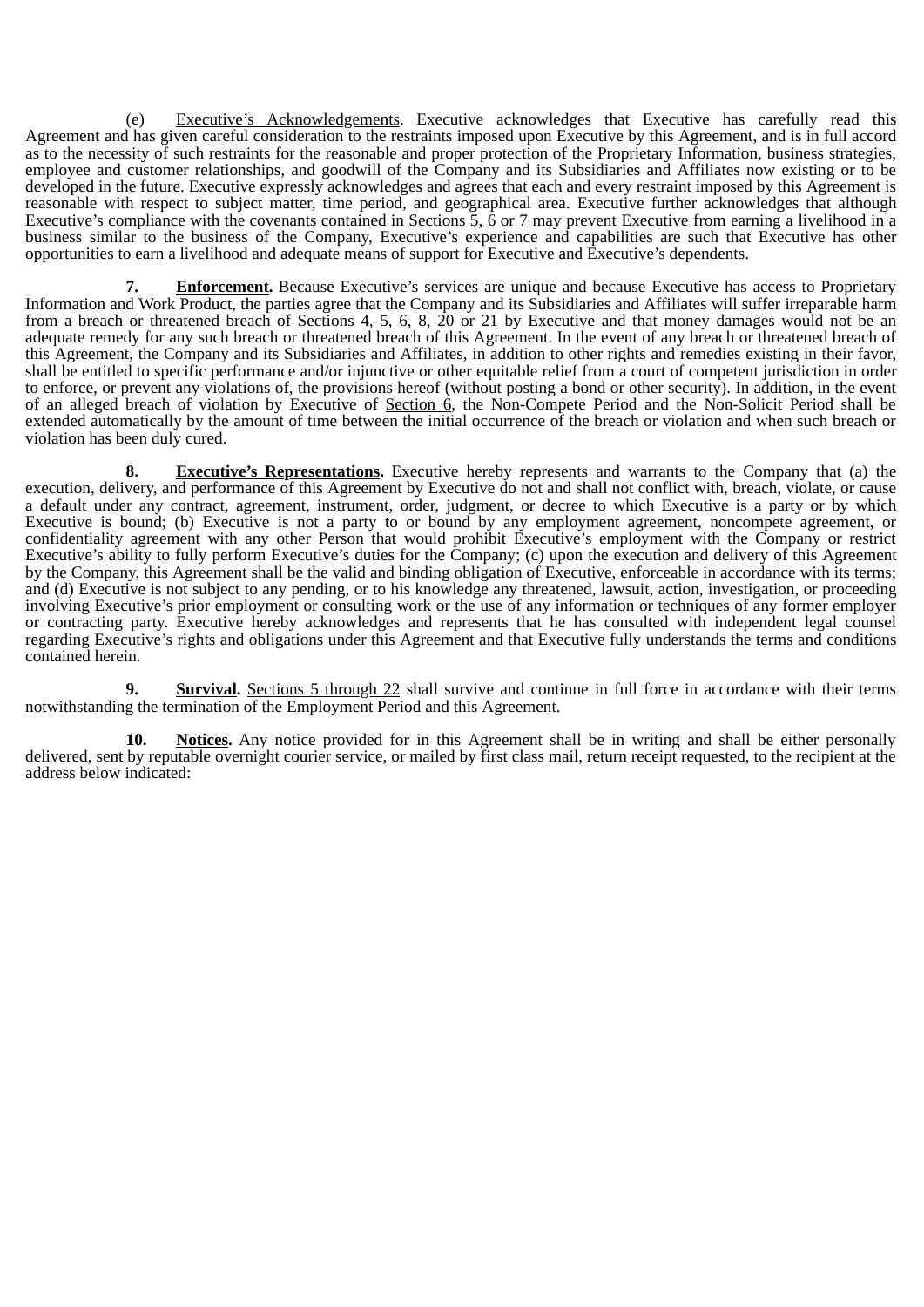Notices to Executive:

 Robert Bateman [Address on file with the Company]

Notices to the Company:

Root, Inc. 80 E Rich St Suite 500 Columbus, Ohio 43215 Attention: Alex Timms, CEO (or equivalent)

or such other address or to the attention of such other Person as the recipient party shall have specified by prior written notice to the sending party. Any notice under this Agreement shall be deemed to have been given when so delivered, sent, or mailed.

**11. Severability.** Whenever possible, each provision of this Agreement shall be interpreted in such manner as to be effective and valid under applicable law, but if any provision of this Agreement is held to be invalid, illegal, or unenforceable in any respect under any applicable law or rule in any jurisdiction, such invalidity, illegality, or unenforceability shall not affect any other provision of this Agreement or any action in any other jurisdiction, but this Agreement shall be reformed, construed, and enforced in such jurisdiction as if such invalid, illegal, or unenforceable provision had never been contained herein.

**12. Complete Agreement.** This Agreement, together with the Proprietary Information and Invention Agreement signed by Executive, sets forth the entire agreement and understanding between the Company and Executive relating to the subject matter of this Agreement and supersedes all prior discussions or representations. This Agreement does not alter or modify any Company policies, procedures, or employment handbooks signed on or before the effective date of this Agreement. No modification of or amendment to this Agreement, nor any waiver of any rights under this Agreement, will be effective unless in writing signed by the General Counsel or Chief Executive Officer of the Company and Executive. Any subsequent change or changes in Executive's duties, salary, or compensation will not affect the validity or scope of this Agreement.

**13. No Strict Construction.** The language used in this Agreement shall be deemed to be the language chosen by the parties hereto to express their mutual intent, and no rule of strict construction shall be applied against any party.

**14. Counterparts.** This Agreement may be executed in separate counterparts (including by means of pdf signature page), each of which is deemed to be an original, and all of which taken together constitute one and the same agreement.

**15. Successors and Assigns.** This Agreement, including the covenants in paragraph 4 above, will be binding upon and inure to the benefit of (i) the Company and its successors and assigns, by merger or otherwise, and (ii) the Executive and the Executive's heirs and personal representatives. This Agreement is not assignable by the Executive. The Company may unilaterally assign its rights and obligations under this Agreement to any successor to Company's rights and obligations hereunder as a result of any change in control, merger, consolidation, restructuring or reorganization or to any other successor to all or substantially all of the securities, business and/or assets of the Company or any of its Affiliates, and Executive shall continue to be bound by the terms and conditions of this Agreement. In connection with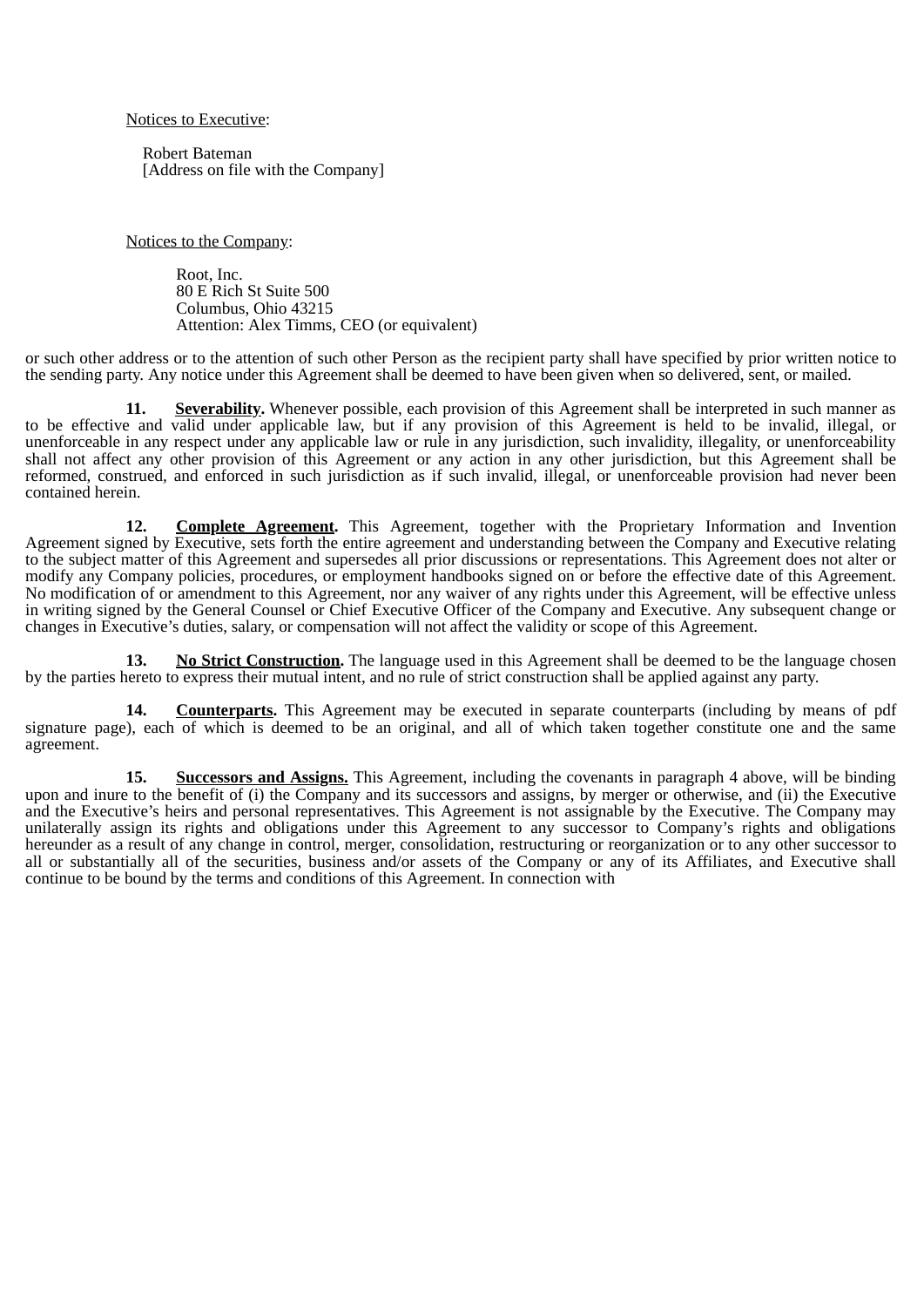any such assignment by Company, following such assignment, references to "Company" in this Agreement, shall mean the successor to all or substantially all of the securities, business and/or assets of Company or any of its Affiliates to whom this Agreement is assigned.

**16. Choice of Law and Choice of Forum.** All issues and questions concerning the construction, validity, enforcement, and interpretation of this Agreement and the exhibits and schedules hereto shall be governed by, and construed in accordance with, the laws of the State of Ohio, without giving effect to any choice of law or conflict of law rules or provisions (whether of the State of Ohio or any other jurisdiction) that would cause the application of the laws of any jurisdiction other than the State of Ohio. Jurisdiction and venue of any dispute, action or proceeding relating to this Agreement, the employment of Executive, the termination of Executive's employment, or the validity, interpretation, performance, breach or termination of the Agreement shall be exclusively in the state or federal court located in Franklin County, Ohio.

**17. Amendment and Waiver.** The provisions of this Agreement may be amended or waived only with the prior written consent of the Company (as approved by the Board) and Executive, and no course of conduct or course of dealing or failure or delay by any party hereto in enforcing or exercising any of the provisions of this Agreement (including, without limitation, the Company's right to terminate the Employment Period with or without Cause) shall affect the validity, binding effect, or enforceability of this Agreement or be deemed to be an implied waiver of any provision of this Agreement.

## **18. Tax Matters; Code Section 409A**.

(a) The Company and its respective Subsidiaries and Affiliates shall be entitled to report such income and deduct or withhold from any amounts owing from the Company or any of its Subsidiaries or Affiliates to Executive any federal, state, local, or foreign withholding taxes, excise tax, or employment taxes ("Taxes") imposed with respect to Executive's compensation or other payments and benefits from the Company or any of its Subsidiaries or Affiliates (including, without limitation, wages and bonuses). In the event the Company or any of its Subsidiaries or Affiliates does not make such deductions or withholdings, Executive shall indemnify the Company and its Subsidiaries and Affiliates for any amounts paid with respect to any such Taxes, together (if such failure to withhold was at the written direction of Executive) with any interest, penalties, and related expenses thereto.

(b) The intent of the parties is that payments and benefits under this Agreement comply with Section 409A; and, accordingly, to the maximum extent permitted, this Agreement shall be interpreted to be in compliance therewith. In no event whatsoever shall the Company or any of its Subsidiaries or Affiliates be liable for any additional tax, interest, or penalty that may be imposed on the Executive by Section 409A or damages for failing to comply with Section 409A with respect to this Agreement or otherwise.

(c) Notwithstanding the foregoing, a termination of employment shall not be deemed to have occurred for purposes of any provision of this Agreement providing for the payment of any amounts or benefits upon or following a termination of employment unless such termination is also a "separation from service" within the meaning of Section 409A and, for purposes of any such provision of this Agreement, references to a "termination," "termination of employment" or like terms shall mean "separation from service." Notwithstanding anything to the contrary in this Agreement, if Executive is deemed on the date of termination to be a "specified employee" within the meaning of that term under Section 409A(a)(2)(B), then with regard to any payment or the provision of any benefit that is considered "nonqualified deferred compensation" under Section 409A payable on account of a "separation from service," such payment or benefit shall not be made or provided until the date which is the earlier of (A) the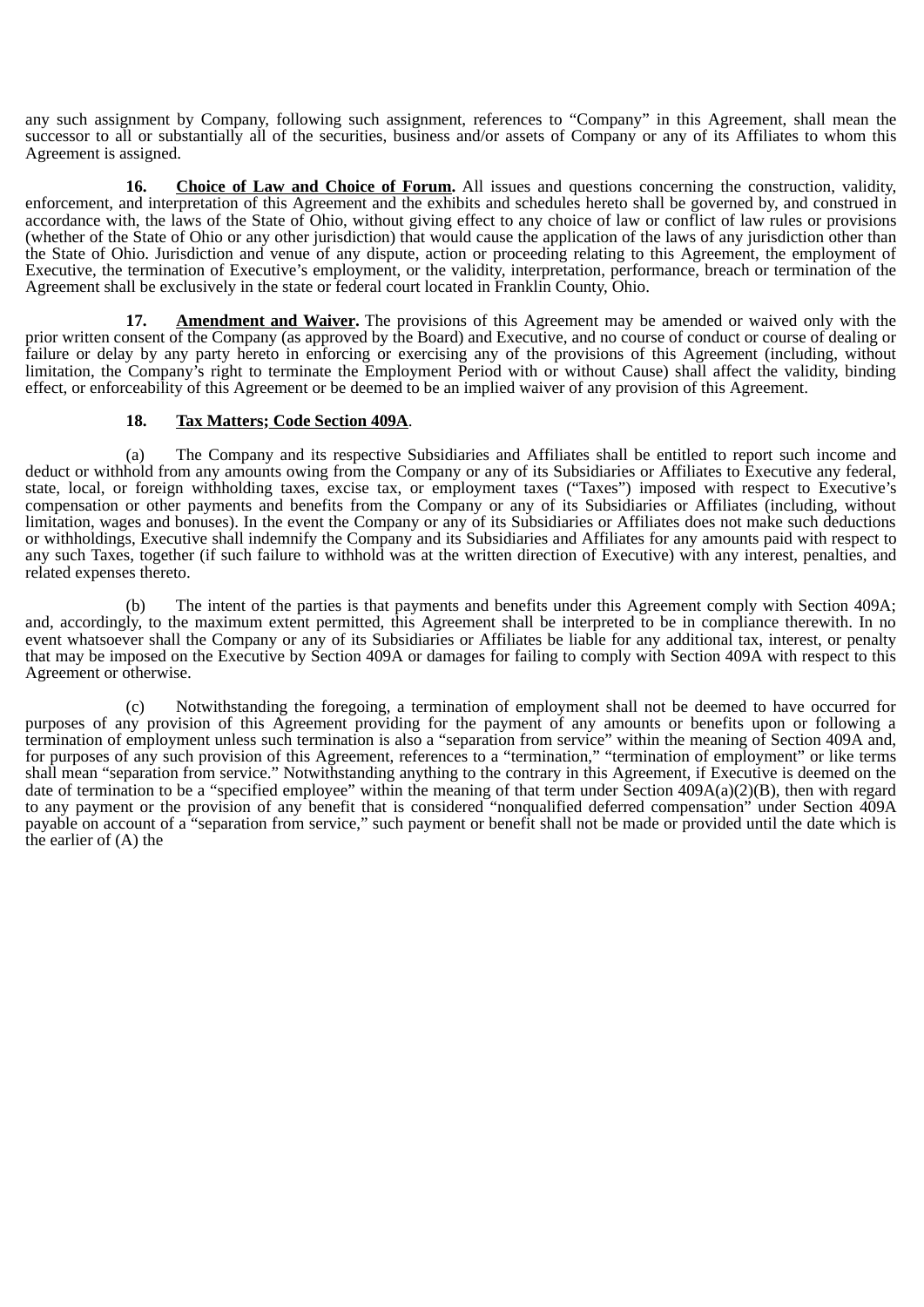expiration of the six (6)-month period measured from the date of such "separation from service" of Executive, and (B) the date of Executive's death, to the extent required under Section 409A. Upon the expiration of the foregoing delay period, all payments and benefits delayed pursuant to this Section 19(c) (whether they would have otherwise been payable in a single sum or in installments in the absence of such delay) shall be paid or reimbursed to Executive in a lump sum, without interest, and any remaining payments and benefits due under this Agreement shall be paid or provided in accordance with the normal payment dates specified for them herein.

(d) To the extent that reimbursements or other in-kind benefits under this Agreement constitute "nonqualified deferred compensation" for purposes of Section 409A, (A) all such expenses or other reimbursements hereunder shall be made on or prior to the last day of the taxable year following the taxable year in which such expenses were incurred by Executive; (B) any right to such reimbursement or in-kind benefits shall not be subject to liquidation or exchange for another benefit; and (C) no such reimbursement, expenses eligible for reimbursement, or in-kind benefits provided in any taxable year shall in any way affect the expenses eligible for reimbursement, or in-kind benefits to be provided, in any other taxable year.

(e) For purposes of Section 409A, Executive's right to receive any installment payments pursuant to this Agreement shall be treated as a right to receive a series of separate and distinct payments. Whenever a payment under this Agreement specifies a payment period with reference to a number of days, the actual date of payment within the specified period shall be within the sole discretion of the Company, to the extent permitted under Section 409A.

(f) Notwithstanding any other provision of this Agreement to the contrary, in no event shall any payment under this Agreement that constitutes "nonqualified deferred compensation" for purposes of Section 409A be subject to offset by any other amount unless otherwise permitted by Section 409A.

**19. Waiver of Jury Trial.** AS A SPECIFICALLY BARGAINED FOR INDUCEMENT FOR EACH OF THE PARTIES HERETO TO ENTER INTO THIS AGREEMENT (AFTER HAVING THE OPPORTUNITY TO CONSULT WITH COUNSEL), EACH PARTY HERETO EXPRESSLY WAIVES THE RIGHT TO TRIAL BY JURY IN ANY LAWSUIT OR PROCEEDING RELATING TO OR ARISING IN ANY WAY FROM THIS AGREEMENT OR THE MATTERS CONTEMPLATED HEREBY.

**20. Corporate Opportunity.** Executive shall submit to the Company all material business, commercial, and investment opportunities or offers presented to Executive, or of which Executive becomes aware, at any time during the Employment Period or any period of at-will employment, which opportunities relate to the Company's business ("**Corporate Opportunities**"). Unless approved by the Board, during the Employment Period or any period of at-will employment, Executive shall not accept or pursue, directly or indirectly, any Corporate Opportunities on Executive's own behalf or for Executive's personal benefit or for the benefit of any Person other than the Company.

**21. Executive's Cooperation.** During the Employment Period and thereafter, Executive shall reasonably cooperate with the Company and its Subsidiaries and Affiliates in any internal investigation or administrative, regulatory, or judicial proceeding as reasonably requested by the Company or any Subsidiary or Affiliate (including, without limitation, Executive's being available to the Company and its Subsidiaries and Affiliates upon reasonable notice for interviews and factual investigations, appearing at the Company's or any Subsidiary's or Affiliate's request to give truthful and accurate testimony without requiring service of a subpoena or other legal process, volunteering to the Company and its Subsidiaries and Affiliates all pertinent information and turning over to the Company and its Subsidiaries and Affiliates all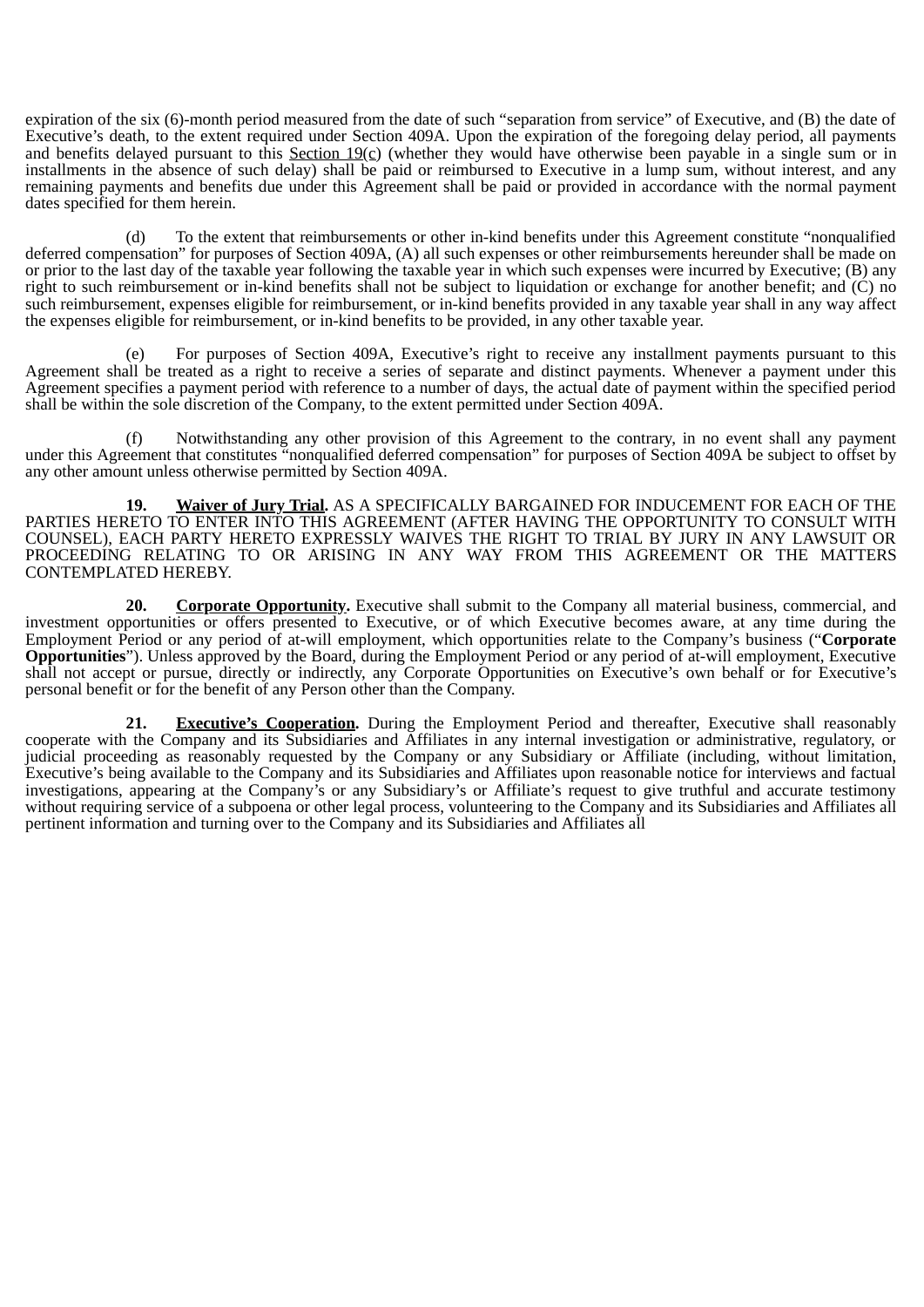relevant documents which are or may come into Executive's possession, all at times and on schedules that are reasonably consistent with Executive's other permitted activities and commitments). In the event the Company or any Subsidiary or Affiliate requires Executive's cooperation in accordance with this section, the Company shall pay Executive a per diem reasonably determined by the Board and reimburse Executive for reasonable expenses incurred in connection therewith (including reasonable transportation, lodging and meals, upon submission of receipts).

**22. Legal Advice.** The Executive acknowledges that he is entering into this Agreement of Executive's own accord and without coercion or pressure of any kind from the other party or from any third person and that he or she has been given the opportunity to obtain independent legal advice in connection with this Agreement.

#### **23. Definitions**.

(a) Certain Definitions. For purposes of this Agreement, the following definitions shall apply:

(i) "**Affiliate**" shall mean, any employer with which the Company would be considered a single employer under Section 414(b) or 414(c) of the Code (as defined below), applied using fifty percent (50%) as the percentage of ownership required under such Code sections, including (i) any Person (as defined below), any other Person directly or indirectly controlling, controlled by or under direct or indirect common control with, such specified Person and (ii) any Person that is a natural Person, the spouse, ancestors, or lineal descendants of such Person, any limited partnership or limited liability company controlled by such Person or such Person's spouse, ancestors, or lineal descendants or in which such Person or such Person's spouse, ancestors, or lineal descendants hold a majority interest, any trust established for the benefit of any of them and such Person's estate or legal representative.

(ii) **"Cause"** shall mean, with respect to Executive, one or more of the following: (i) commission of, or conviction of, a felony or a crime involving moral turpitude; (ii) commission of an act or omission to act with respect to the Company or any of its Affiliates or Subsidiaries or any of their customers or suppliers involving dishonesty, disloyalty, or fraud; (iii) conduct that brings or is reasonably likely to bring the Company or its Affiliates or Subsidiaries into public disgrace or disrepute; (iv) repeated failure to perform duties as reasonably directed by the Board; (v) gross negligence or willful misconduct with respect to the Company or any of its Affiliates or Subsidiaries; (vi) material breach of the Company's Code of Conduct as amended from time to time; (vii) any material breach by Executive of  $Section 4, 5, 6, 8, 20$  or  $21$  of this Agreement; or (viii) the Executive relocates from the Company's principal office by more than fifty (50) miles without written Company approval. With respect to subsection (iv) herein, "Cause" shall only exist if Executive fails to cure the alleged infraction within thirty (30) days of receiving written notice from the Company; and if Executive remedies the condition within such thirty (30) day cure period, then no Cause shall be deemed to exist with respect to such condition.

(iii) **"Change in Control"** shall have the meaning ascribed in the Root, Inc. 2020 Equity Incentive Plan. For the avoidance of doubt, Caret Holdings, Inc. shall not be substituted for Root, Inc. in the definition of "Company" in such context.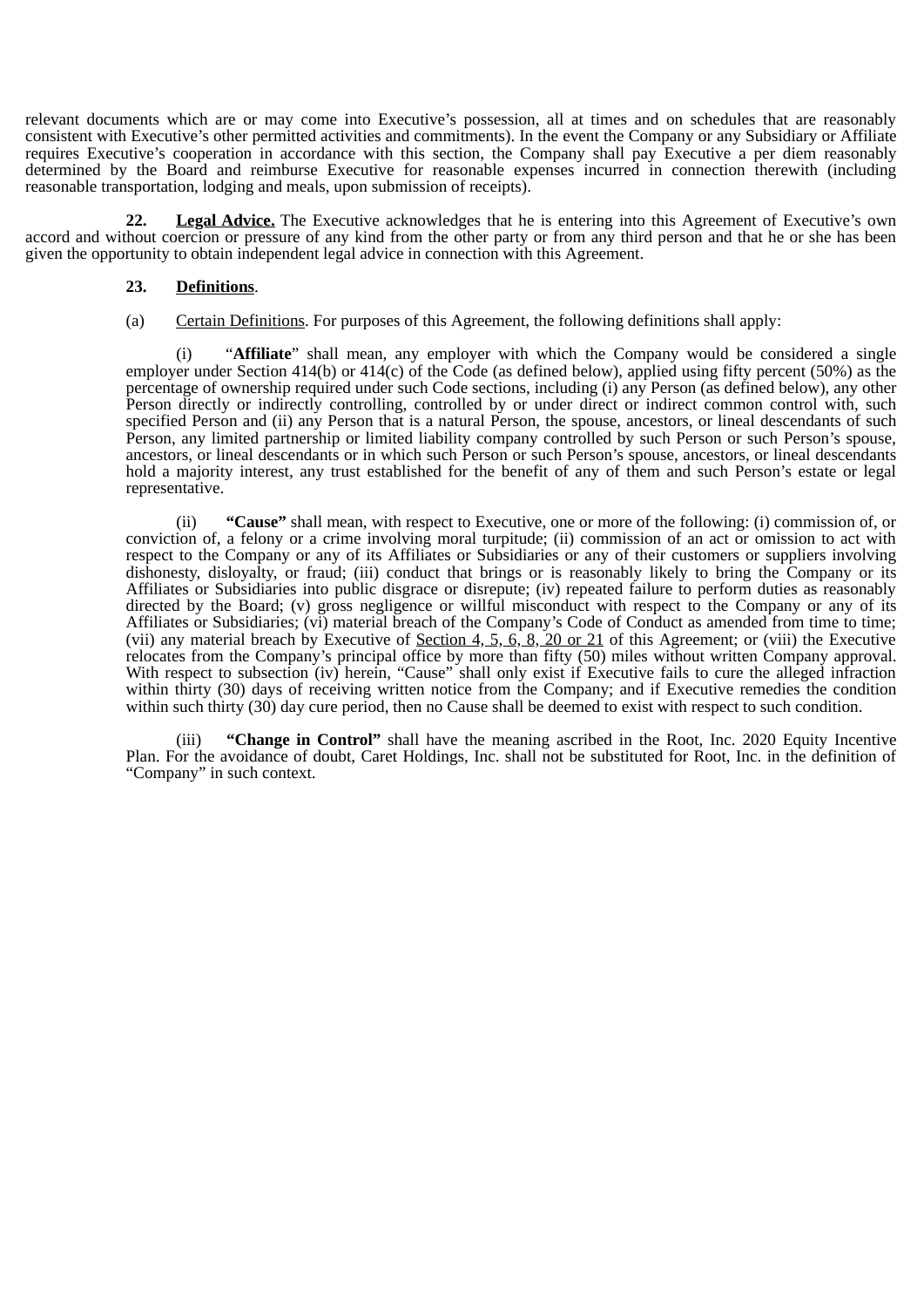(iv) **"Code"** shall mean the Internal Revenue Code of 1986, as amended.

(v) "**Disabled"** shall mean Executive's incapacity due to physical or mental illness or Executive is considered disabled under the Company's long-term disability insurance plans.

"Good Reason" shall mean, with respect to Executive's resignation from employment, one or more of the following occurring: (i) a material reduction in Executive's Base Salary or any other reduction in Executive's Base Salary that is not otherwise uniformly applied to similarly situated employees; (ii) a material diminution in Executive's duties, responsibilities or authority (provided that a change of Executive's Supervisor shall not constitute a material reduction in job responsibilities, duties or authority); (iii) a material breach of this Employment Agreement by the Company; or (iv) the relocation of Executive's principal office by more than fifty (50) miles. "Good Reason" shall only exist if the Executive provided written notice to the Company within sixty (60) days of the initial existence of the condition, describing the existence of such condition, and the Company shall thereafter have the right to remedy the condition within thirty (30) days of the date the Company received the written notice from the Executive. If the Company remedies the condition within such thirty (30) day cure period, then no Good Reason shall be deemed to exist with respect to such condition. If the Company fails to cure the alleged infraction within thirty (30) days of receiving written notice from Executive, then the Executive may deliver a notice of termination for Good Reason at any time within sixty (60) days following the expiration of such cure period.

(vii) **"Person"** shall mean any natural person, corporation, partnership (whether general or limited), limited liability company, association, custodian, nominee, trust, estate, joint venture, governmental authority, or other individual or entity.

(viii) **"Prospective Customer"** shall mean any prospect with whom Executive or a representative of Company for which Executive was aware has engaged in discussions to do business with the Company within the last twelve (12) months of Executive's employment.

(ix) **"Restricted Activities"** shall mean activity in which the Executive contributes the Executive's knowledge, directly or indirectly, in whole or in part, as an employee, employer, owner, operator, manager, advisor, consultant, contractor, agent, partner, director, stockholder, officer, volunteer, intern, or any other similar capacity to an entity, within the Restricted Territory, that is (1) a property and casualty insurance company offering products that are the same or similar to the Company; or (2) an entity doing or intending to do business with a property and casualty insurance company; and either  $(1)$  or  $(2)$  is engaged in the activity of implementing the framework for and/or processing telematics sensor data for the construction of predictive and/or explanatory signals related to behavior of an individual and/or motion of a vehicle while driving for use in insurance underwriting, rating or claims handling. Restricted Activity also includes activity that may require or inevitably require disclosure of trade secrets or Proprietary Information as defined in this Agreement or in the PII Agreement.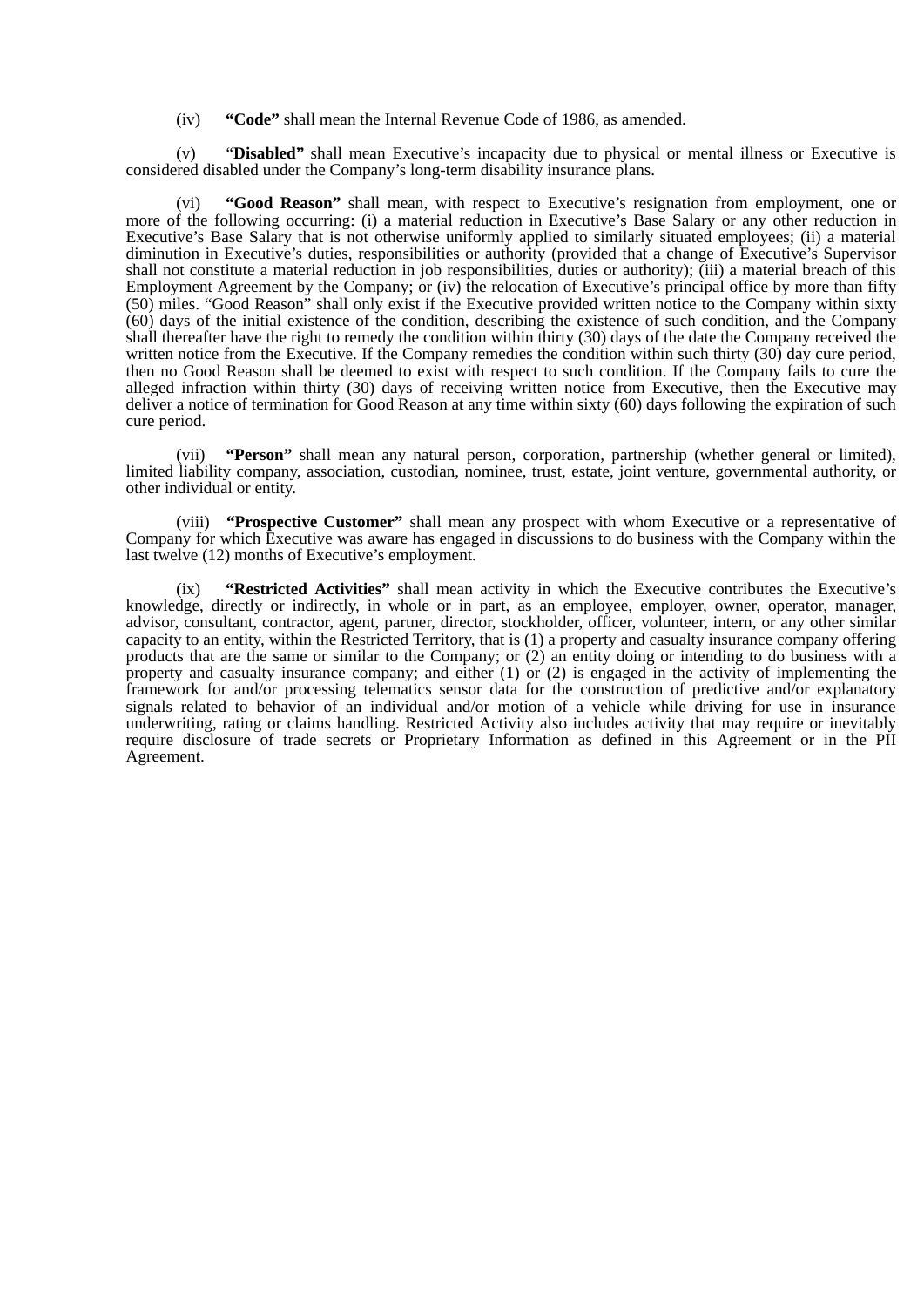(x) **"Restricted Territory"** shall mean the United States because the type of work Executive is engaged can be performed, shared, utilized, developed, bought, sold, or accessed from anywhere to anywhere, in person or remotely.

(xi) **"Subsidiary"** shall mean, with respect to any Person, any corporation, partnership, limited liability company, association, joint venture, or other business entity of which more than fifty percent (50%) of the total voting power of shares of stock or other ownership interests entitled (without regard to the occurrence of any contingency) to vote in the election of the Person (or, in the case of a partnership, limited liability company, or other similar entity, control of the general partnership, managing member, or similar interests) or Persons (whether directors, managers, trustees, or other Persons performing similar functions) having the power to direct or cause the direction of the management and policies thereof is at the time owned or controlled, directly or indirectly, by that Person or one or more of the other Subsidiaries of that Person or a combination thereof.

\* \* \*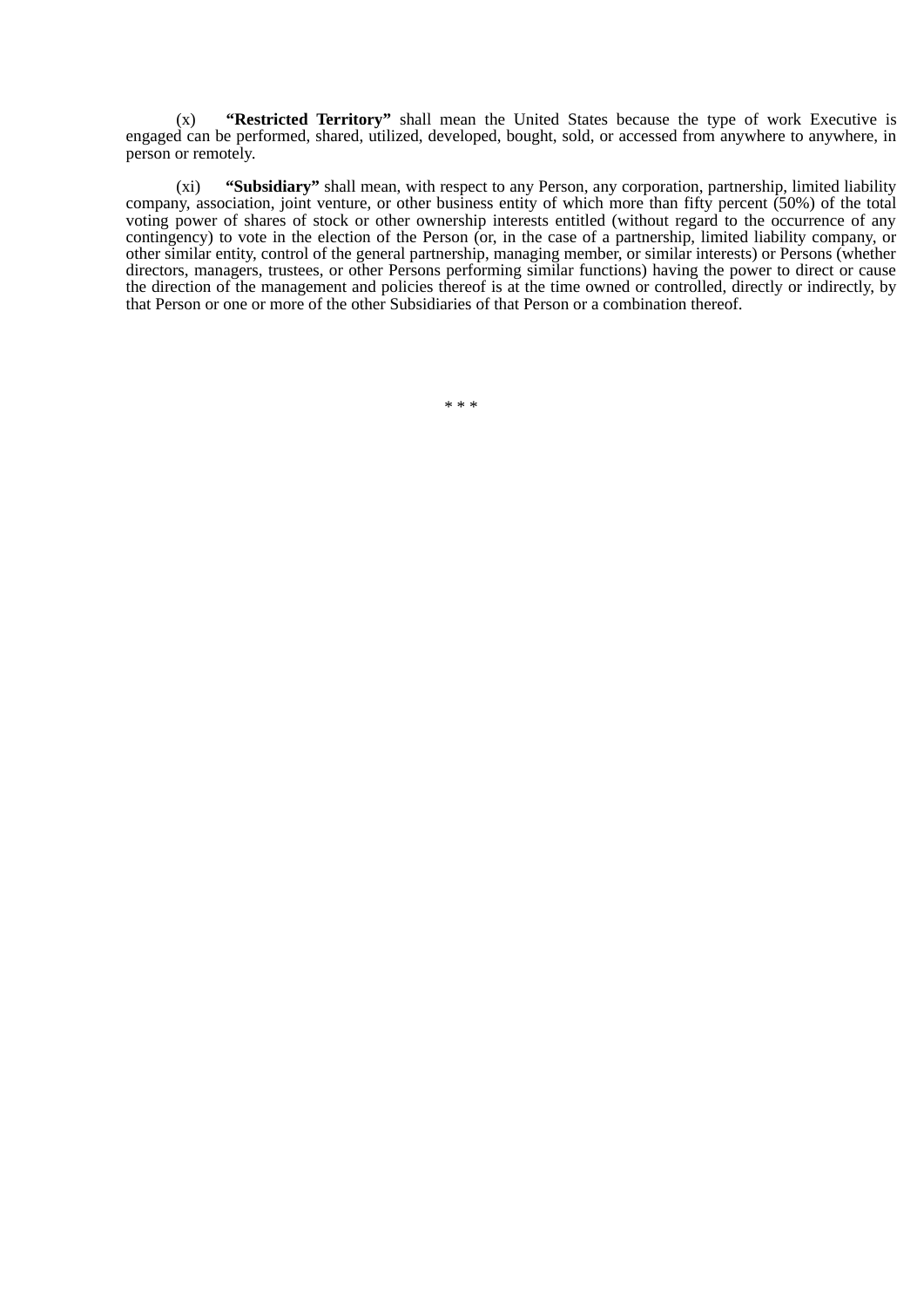IN WITNESS WHEREOF, the parties hereto have executed this Employment Agreement effective as of the date first written above but signed on the date(s) indicated below.

CARET HOLDINGS, INC.

By: /s/ Alexander Timm

Name: Alexander Timm

Title: Chief Executive Officer

Date: March 22, 2022

/s/ Robert Bateman

Robert Bateman

Date: March 18, 2022